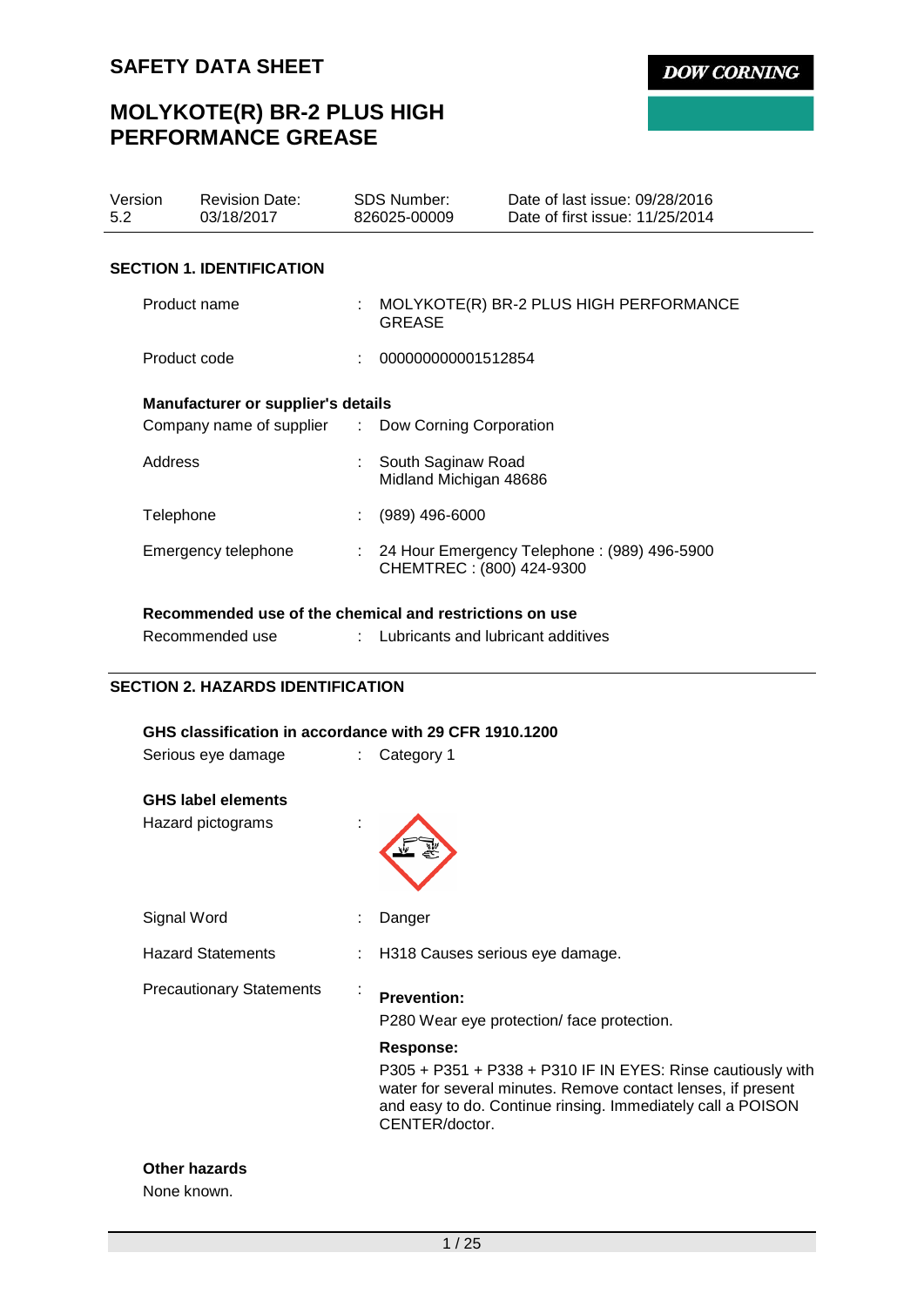# **MOLYKOTE(R) BR-2 PLUS HIGH PERFORMANCE GREASE**

| Version | <b>Revision Date:</b> | SDS Number:  | Date of last issue: 09/28/2016  |
|---------|-----------------------|--------------|---------------------------------|
| 5.2     | 03/18/2017            | 826025-00009 | Date of first issue: 11/25/2014 |

## **SECTION 3. COMPOSITION/INFORMATION ON INGREDIENTS**

Substance / Mixture : Mixture

Chemical nature : Molybdenum disulfide grease

## **Hazardous ingredients**

| Chemical name                               | CAS-No.    | Concentration (% w/w) |
|---------------------------------------------|------------|-----------------------|
| Distillates (petroleum), hydrotreated heavy | 64742-52-5 | $>=$ 38 - $<=$ 46     |
| naphthenic                                  |            |                       |
| Distillates (petroleum), solvent-dewaxed    | 64742-65-0 | $>= 34 - 5 = 41$      |
| heavy paraffinic                            |            |                       |
| 12-Hydroxy lithium stearate                 | 7620-77-1  | $>= 7 - 5 = 8$        |
| Residual oils (petroleum), solvent-dewaxed  | 64742-62-7 | $>= 3 - 5$            |
| Phosphorodithioic Acid, mixed O,O-bis(iso-  | 68457-79-4 | $>= 3 - 5 = 4$        |
| Bu and Pentyl) Esters, Zinc Salts           |            |                       |
| Graphite                                    | 7782-42-5  | $>= 0.9 - \le 1.3$    |

## **SECTION 4. FIRST AID MEASURES**

| General advice                                                    |   | In the case of accident or if you feel unwell, seek medical<br>advice immediately.<br>When symptoms persist or in all cases of doubt seek medical<br>advice.                                                 |
|-------------------------------------------------------------------|---|--------------------------------------------------------------------------------------------------------------------------------------------------------------------------------------------------------------|
| If inhaled                                                        | ÷ | If inhaled, remove to fresh air.<br>Get medical attention if symptoms occur.                                                                                                                                 |
| In case of skin contact                                           |   | In case of contact, immediately flush skin with plenty of water.<br>Remove contaminated clothing and shoes.<br>Get medical attention.<br>Wash clothing before reuse.<br>Thoroughly clean shoes before reuse. |
| In case of eye contact                                            |   | In case of contact, immediately flush eyes with plenty of water<br>for at least 15 minutes.<br>If easy to do, remove contact lens, if worn.<br>Get medical attention immediately.                            |
| If swallowed                                                      |   | If swallowed, DO NOT induce vomiting.<br>Get medical attention if symptoms occur.<br>Rinse mouth thoroughly with water.                                                                                      |
| Most important symptoms<br>and effects, both acute and<br>delayed |   | Causes serious eye damage.                                                                                                                                                                                   |
| Protection of first-aiders                                        |   | First Aid responders should pay attention to self-protection,<br>and use the recommended personal protective equipment<br>when the potential for exposure exists.                                            |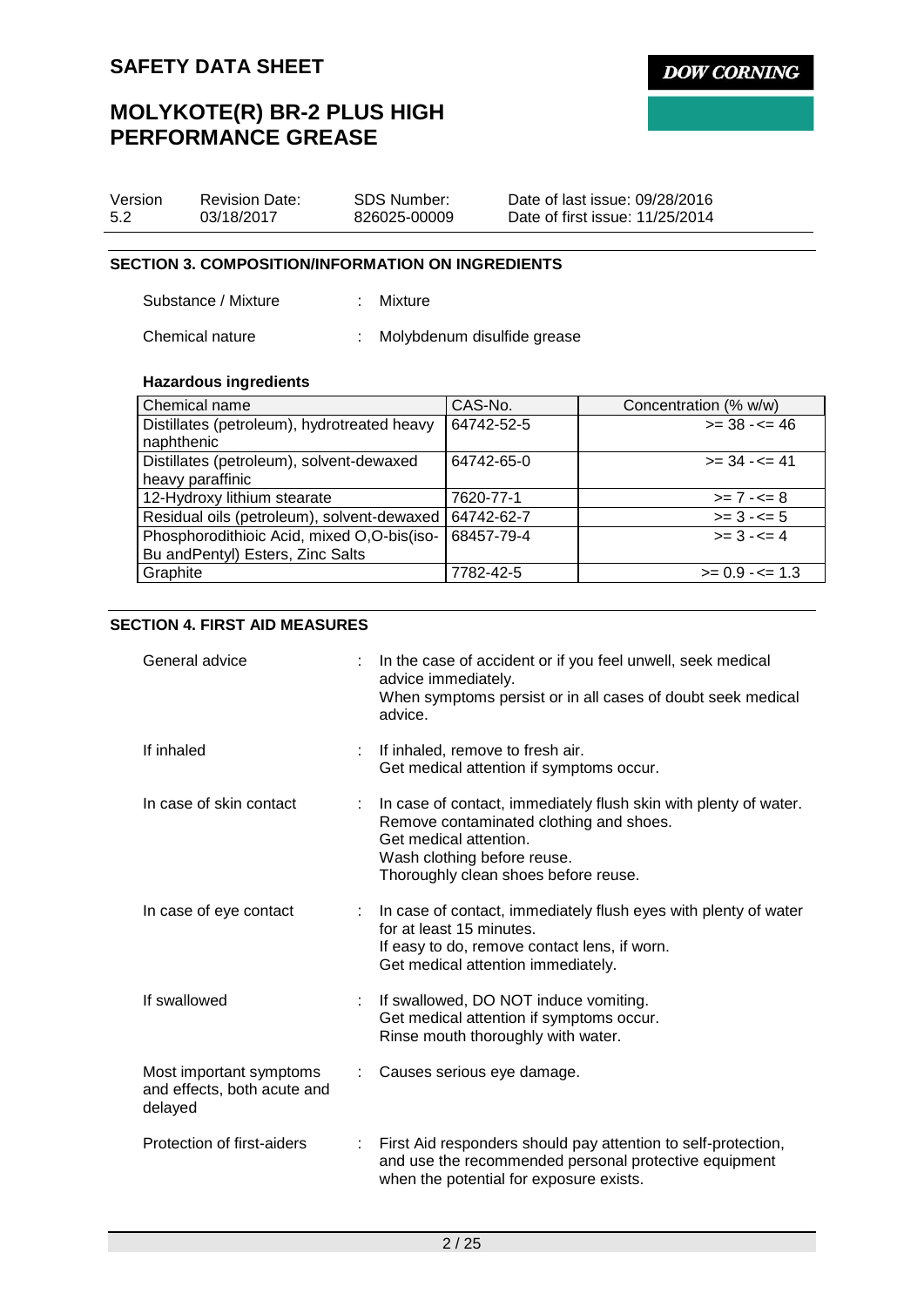# **MOLYKOTE(R) BR-2 PLUS HIGH PERFORMANCE GREASE**

| Version<br>5.2 | <b>Revision Date:</b><br>03/18/2017               |           | <b>SDS Number:</b><br>826025-00009                                            | Date of last issue: 09/28/2016<br>Date of first issue: 11/25/2014                                                                                                                                                              |
|----------------|---------------------------------------------------|-----------|-------------------------------------------------------------------------------|--------------------------------------------------------------------------------------------------------------------------------------------------------------------------------------------------------------------------------|
|                | Notes to physician                                |           |                                                                               | Treat symptomatically and supportively.                                                                                                                                                                                        |
|                | <b>SECTION 5. FIRE-FIGHTING MEASURES</b>          |           |                                                                               |                                                                                                                                                                                                                                |
|                | Suitable extinguishing media                      | $\sim$ 1. | Water spray<br>Alcohol-resistant foam<br>Carbon dioxide (CO2)<br>Dry chemical |                                                                                                                                                                                                                                |
|                | Unsuitable extinguishing<br>media                 |           | None known.                                                                   |                                                                                                                                                                                                                                |
|                | Specific hazards during fire<br>fighting          | ÷.        |                                                                               | Exposure to combustion products may be a hazard to health.                                                                                                                                                                     |
|                | Hazardous combustion prod-<br>ucts                | ÷         | Carbon oxides<br>Metal oxides<br>Oxides of phosphorus<br>Sulfur oxides        |                                                                                                                                                                                                                                |
|                | Specific extinguishing meth-<br>ods               |           | SO.<br>Evacuate area.                                                         | Use extinguishing measures that are appropriate to local cir-<br>cumstances and the surrounding environment.<br>Use water spray to cool unopened containers.<br>Remove undamaged containers from fire area if it is safe to do |
|                | Special protective equipment<br>for fire-fighters |           | Use personal protective equipment.                                            | In the event of fire, wear self-contained breathing apparatus.                                                                                                                                                                 |

## **SECTION 6. ACCIDENTAL RELEASE MEASURES**

| Personal precautions, protec-:<br>tive equipment and emer-<br>gency procedures |    | Use personal protective equipment.<br>Follow safe handling advice and personal protective<br>equipment recommendations.                                                                                                                                                                                                                                                                                                                                                                                 |
|--------------------------------------------------------------------------------|----|---------------------------------------------------------------------------------------------------------------------------------------------------------------------------------------------------------------------------------------------------------------------------------------------------------------------------------------------------------------------------------------------------------------------------------------------------------------------------------------------------------|
| Environmental precautions                                                      | t. | Discharge into the environment must be avoided.<br>Prevent further leakage or spillage if safe to do so.<br>Retain and dispose of contaminated wash water.<br>Local authorities should be advised if significant spillages<br>cannot be contained.                                                                                                                                                                                                                                                      |
| Methods and materials for<br>containment and cleaning up                       |    | Soak up with inert absorbent material.<br>For large spills, provide diking or other appropriate<br>containment to keep material from spreading. If diked material<br>can be pumped, store recovered material in appropriate<br>container.<br>Clean up remaining materials from spill with suitable<br>absorbent.<br>Local or national regulations may apply to releases and<br>disposal of this material, as well as those materials and items<br>employed in the cleanup of releases. You will need to |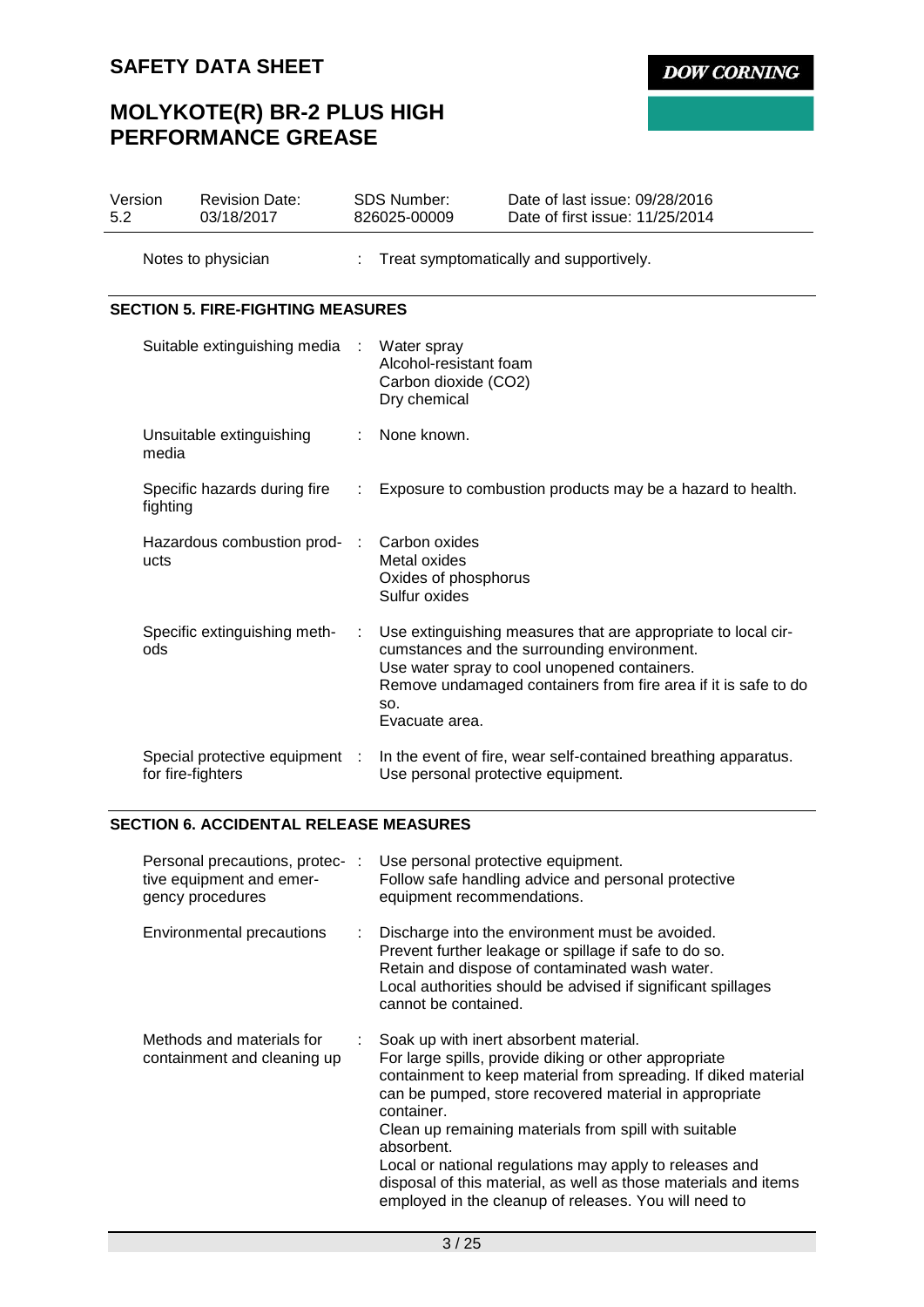# **MOLYKOTE(R) BR-2 PLUS HIGH PERFORMANCE GREASE**

**DOW CORNING** 

| Version<br>5.2          | <b>Revision Date:</b><br>03/18/2017    | <b>SDS Number:</b><br>826025-00009                                                                                                       | Date of last issue: 09/28/2016<br>Date of first issue: 11/25/2014                                                                                      |
|-------------------------|----------------------------------------|------------------------------------------------------------------------------------------------------------------------------------------|--------------------------------------------------------------------------------------------------------------------------------------------------------|
|                         |                                        |                                                                                                                                          | determine which regulations are applicable.<br>Sections 13 and 15 of this SDS provide information regarding<br>certain local or national requirements. |
|                         | <b>SECTION 7. HANDLING AND STORAGE</b> |                                                                                                                                          |                                                                                                                                                        |
|                         | <b>Technical measures</b>              |                                                                                                                                          | : See Engineering measures under EXPOSURE<br>CONTROLS/PERSONAL PROTECTION section.                                                                     |
| Local/Total ventilation |                                        | Use only with adequate ventilation.                                                                                                      |                                                                                                                                                        |
|                         | Advice on safe handling                | Do not get on skin or clothing.<br>Do not swallow.<br>Do not get in eyes.<br>practice.<br>Keep container tightly closed.<br>environment. | Handle in accordance with good industrial hygiene and safety<br>Take care to prevent spills, waste and minimize release to the                         |
|                         | Conditions for safe storage            | Keep tightly closed.                                                                                                                     | Keep in properly labeled containers.<br>Store in accordance with the particular national regulations.                                                  |
|                         | Materials to avoid                     | Strong oxidizing agents                                                                                                                  | Do not store with the following product types:                                                                                                         |

## **SECTION 8. EXPOSURE CONTROLS/PERSONAL PROTECTION**

## **Ingredients with workplace control parameters**

| Ingredients                                                   | CAS-No.    | Value type<br>(Form of<br>exposure) | Control parame-<br>ters / Permissible<br>concentration | <b>Basis</b>     |
|---------------------------------------------------------------|------------|-------------------------------------|--------------------------------------------------------|------------------|
| Distillates (petroleum),<br>hydrotreated heavy naphthenic     | 64742-52-5 | TWA (Mist)                          | $5 \text{ mg/m}^3$                                     | OSHA Z-1         |
|                                                               |            | TWA (Inhal-<br>able fraction)       | $5 \text{ mg/m}^3$                                     | <b>ACGIH</b>     |
|                                                               |            | TWA (Mist)                          | $5 \text{ mg/m}^3$                                     | <b>NIOSH REL</b> |
|                                                               |            | ST (Mist)                           | $10$ mg/m <sup>3</sup>                                 | <b>NIOSH REL</b> |
| Distillates (petroleum), solvent-<br>dewaxed heavy paraffinic | 64742-65-0 | TWA (Mist)                          | $5 \text{ mg/m}^3$                                     | OSHA Z-1         |
|                                                               |            | TWA (Inhal-<br>able fraction)       | 5 mg/m <sup>3</sup>                                    | <b>ACGIH</b>     |
|                                                               |            | TWA (Mist)                          | $5 \text{ mg/m}^3$                                     | <b>NIOSH REL</b> |
|                                                               |            | ST (Mist)                           | 10 mg/m $3$                                            | <b>NIOSH REL</b> |
| 12-Hydroxy lithium stearate                                   | 7620-77-1  | <b>TWA</b>                          | $10$ mg/m <sup>3</sup>                                 | <b>ACGIH</b>     |
| Residual oils (petroleum),<br>solvent-dewaxed                 | 64742-62-7 | TWA (Mist)                          | $5 \text{ mg/m}^3$                                     | OSHA Z-1         |
|                                                               |            | TWA (Inhal-<br>able fraction)       | $5 \text{ mg/m}^3$                                     | <b>ACGIH</b>     |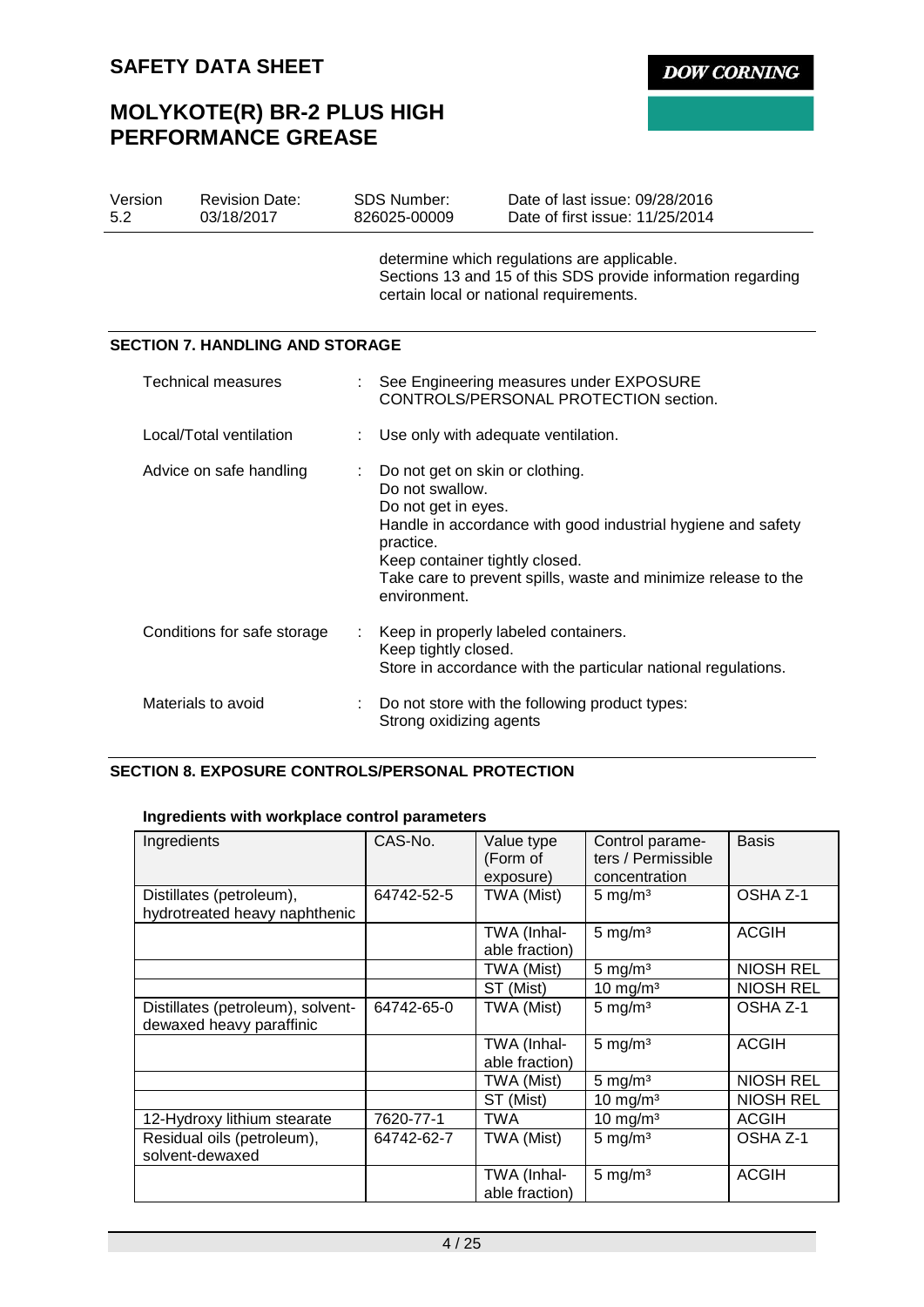**DOW CORNING** 

# **MOLYKOTE(R) BR-2 PLUS HIGH PERFORMANCE GREASE**

| Version<br>5.2 | <b>Revision Date:</b><br>03/18/2017 | <b>SDS Number:</b><br>826025-00009 | Date of last issue: 09/28/2016<br>Date of first issue: 11/25/2014 |                                           |                  |  |
|----------------|-------------------------------------|------------------------------------|-------------------------------------------------------------------|-------------------------------------------|------------------|--|
|                |                                     |                                    | TWA (Mist)                                                        | 5 mg/ $m3$                                | <b>NIOSH REL</b> |  |
|                |                                     |                                    | ST (Mist)                                                         | $10 \text{ mg/m}^3$                       | <b>NIOSH REL</b> |  |
| Graphite       |                                     | 7782-42-5                          | TWA (Res-<br>pirable)                                             | $2.5 \text{ mg/m}^3$                      | NIOSH REL        |  |
|                |                                     |                                    | TWA (Res-<br>pirable frac-<br>tion)                               | $2 \text{ mg/m}^3$                        | <b>ACGIH</b>     |  |
|                |                                     |                                    | TWA (Dust)                                                        | 15 Million<br>particles per cubic<br>foot | OSHA Z-3         |  |

## **Hazardous components without workplace control parameters**

| Ingredients                   | CAS-No.    |
|-------------------------------|------------|
| Phosphorodithioic Acid, mixed | 68457-79-4 |
| O,O-bis(iso-Bu andPentyl)     |            |
| Esters, Zinc Salts            |            |

**Engineering measures** : Ensure adequate ventilation, especially in confined areas. Minimize workplace exposure concentrations. Dust formation may be relevant in the processing of this product. In addition to substance-specific OELs, general limitations of concentrations of particulates in the air at workplaces have to be considered in workplace risk assessment. Relevant limits include: OSHA PEL for Particulates Not Otherwise Regulated of 15 mg/m3 - total dust, 5 mg/m3 - respirable fraction; and ACGIH TWA for Particles (insoluble or poorly soluble) Not Otherwise Specified of 3 mg/m3 - respirable particles, 10 mg/m3 inhalable particles.

## **Personal protective equipment**

| Respiratory protection      | General and local exhaust ventilation is recommended to<br>maintain vapor exposures below recommended limits. Where<br>concentrations are above recommended limits or are<br>unknown, appropriate respiratory protection should be worn.<br>Follow OSHA respirator regulations (29 CFR 1910.134) and<br>use NIOSH/MSHA approved respirators. Protection provided<br>by air purifying respirators against exposure to any<br>hazardous chemical is limited. Use a positive pressure air<br>supplied respirator if there is any potential for uncontrolled<br>release, exposure levels are unknown, or any other<br>circumstance where air purifying respirators may not provide<br>adequate protection. |
|-----------------------------|--------------------------------------------------------------------------------------------------------------------------------------------------------------------------------------------------------------------------------------------------------------------------------------------------------------------------------------------------------------------------------------------------------------------------------------------------------------------------------------------------------------------------------------------------------------------------------------------------------------------------------------------------------------------------------------------------------|
| Hand protection<br>Material | Chemical-resistant gloves                                                                                                                                                                                                                                                                                                                                                                                                                                                                                                                                                                                                                                                                              |
| Remarks                     | Choose gloves to protect hands against chemicals depending<br>on the concentration specific to place of work. Breakthrough<br>time is not determined for the product. Change gloves often!<br>For special applications, we recommend clarifying the                                                                                                                                                                                                                                                                                                                                                                                                                                                    |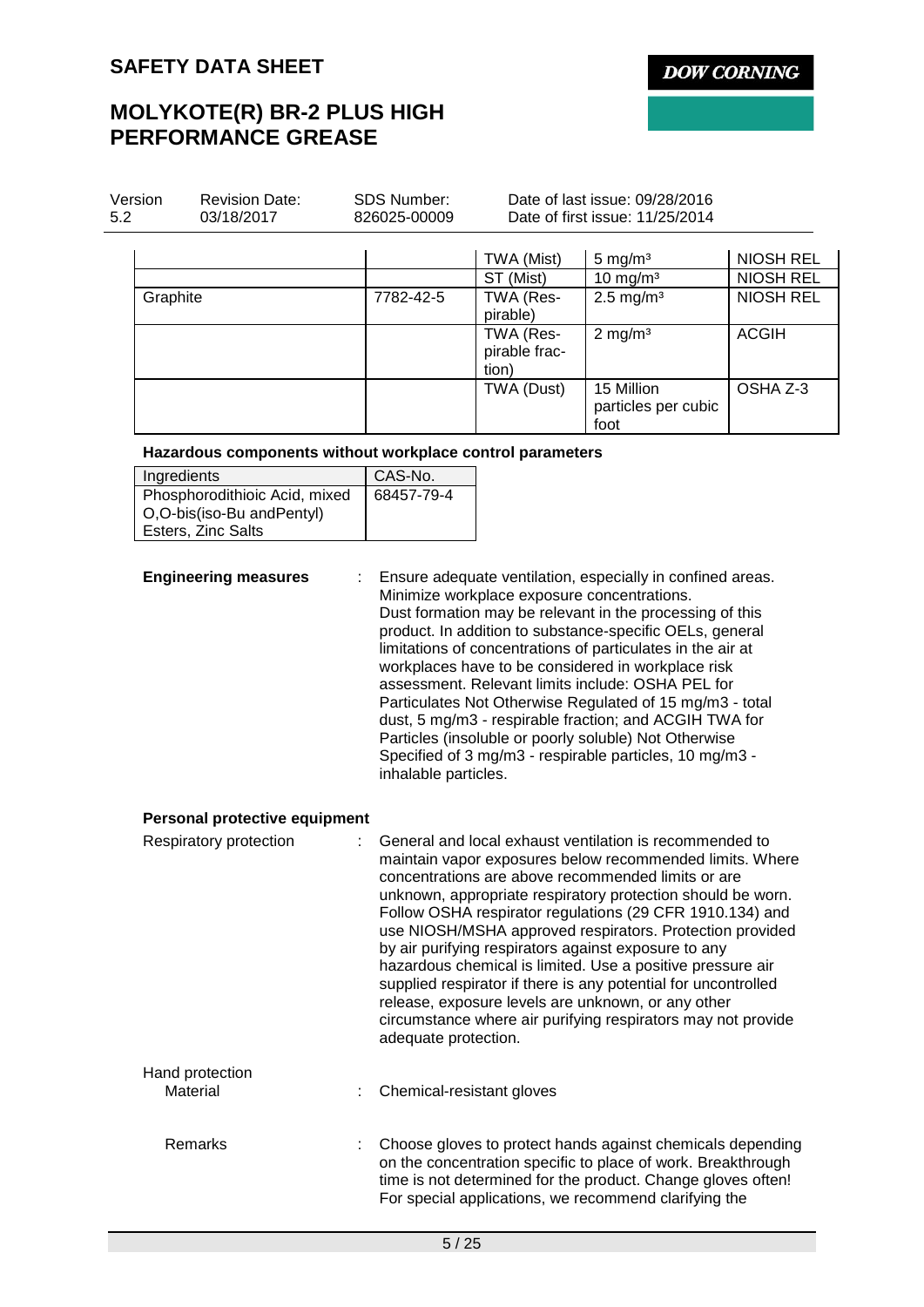# **MOLYKOTE(R) BR-2 PLUS HIGH PERFORMANCE GREASE**

| Version<br>5.2 | <b>Revision Date:</b><br>03/18/2017 | <b>SDS Number:</b><br>826025-00009 | Date of last issue: 09/28/2016<br>Date of first issue: 11/25/2014                                                                                                                                                                                                                                              |
|----------------|-------------------------------------|------------------------------------|----------------------------------------------------------------------------------------------------------------------------------------------------------------------------------------------------------------------------------------------------------------------------------------------------------------|
|                |                                     |                                    | resistance to chemicals of the aforementioned protective<br>gloves with the glove manufacturer. Wash hands before<br>breaks and at the end of workday.                                                                                                                                                         |
|                | Eye protection                      | Face-shield                        | Wear the following personal protective equipment:<br>Chemical resistant goggles must be worn.<br>If splashes are likely to occur, wear:                                                                                                                                                                        |
|                | Skin and body protection            | potential.                         | Select appropriate protective clothing based on chemical<br>resistance data and an assessment of the local exposure<br>Skin contact must be avoided by using impervious protective<br>clothing (gloves, aprons, boots, etc).                                                                                   |
|                | Hygiene measures                    | require added precautions.         | Ensure that eye flushing systems and safety showers are<br>located close to the working place.<br>When using do not eat, drink or smoke.<br>Wash contaminated clothing before re-use.<br>These precautions are for room temperature handling. Use at<br>elevated temperature or aerosol/spray applications may |

## **SECTION 9. PHYSICAL AND CHEMICAL PROPERTIES**

| Appearance                                            |   | Grease                                                                                                                   |
|-------------------------------------------------------|---|--------------------------------------------------------------------------------------------------------------------------|
| Color                                                 | ÷ | black                                                                                                                    |
| Odor                                                  |   | slight                                                                                                                   |
| <b>Odor Threshold</b>                                 |   | No data available                                                                                                        |
| рH                                                    |   | Not applicable                                                                                                           |
| Melting point/freezing point                          |   | No data available                                                                                                        |
| Initial boiling point and boiling :<br>range          |   | Not applicable                                                                                                           |
| Flash point                                           | ÷ | >200 °C<br>Method: closed cup                                                                                            |
| Evaporation rate                                      |   | Not applicable                                                                                                           |
| Flammability (solid, gas)                             | ÷ | Not classified as a flammability hazard                                                                                  |
| Self-ignition                                         | ÷ | The substance or mixture is not classified as pyrophoric. The<br>substance or mixture is not classified as self heating. |
| Upper explosion limit / Upper :<br>flammability limit |   | No data available                                                                                                        |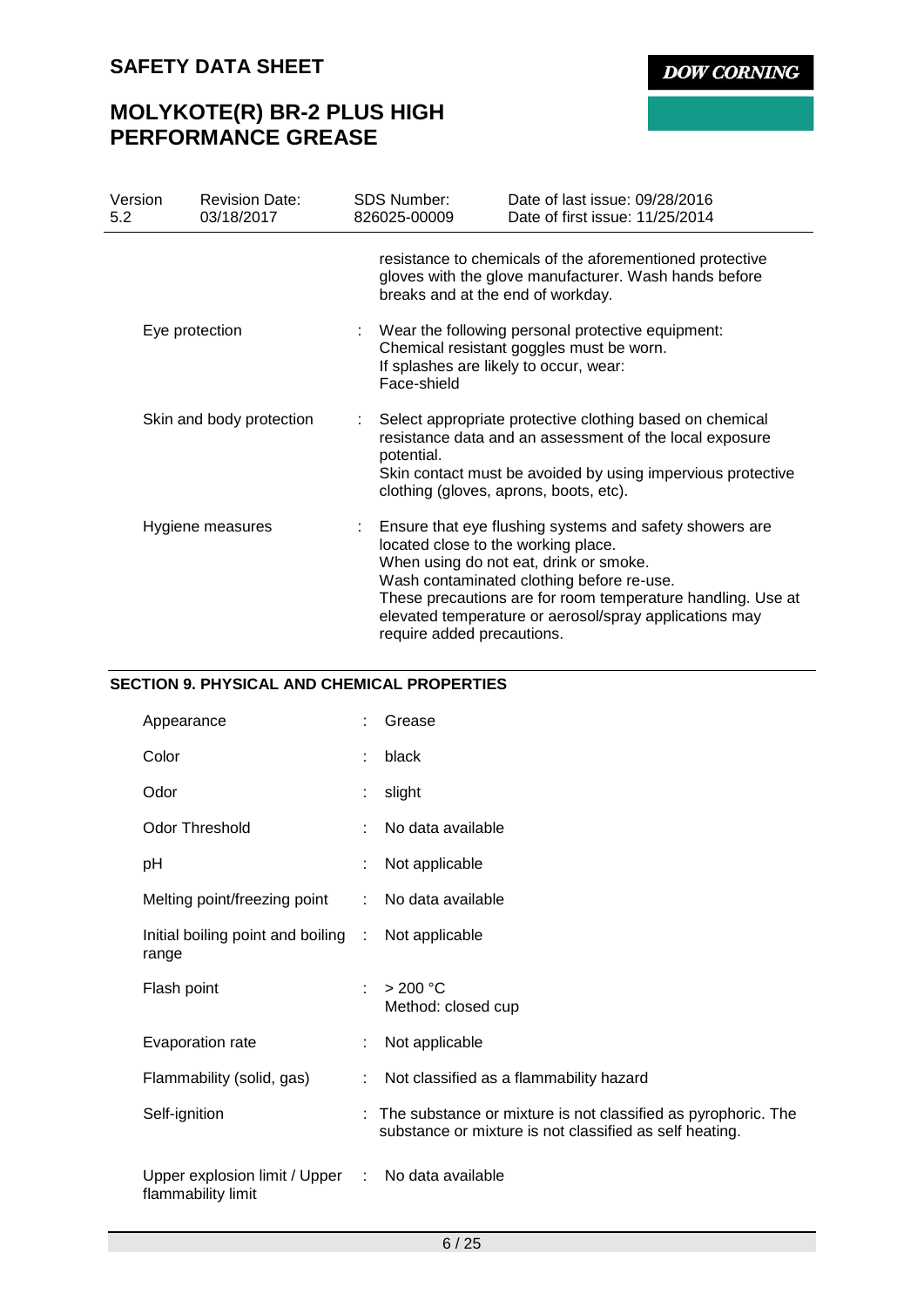# **MOLYKOTE(R) BR-2 PLUS HIGH PERFORMANCE GREASE**

| Version<br>5.2 |                 | <b>Revision Date:</b><br>03/18/2017                 |               | <b>SDS Number:</b><br>826025-00009 | Date of last issue: 09/28/2016<br>Date of first issue: 11/25/2014 |
|----------------|-----------------|-----------------------------------------------------|---------------|------------------------------------|-------------------------------------------------------------------|
|                |                 | Lower explosion limit / Lower<br>flammability limit | $\mathcal{L}$ | No data available                  |                                                                   |
|                |                 | Vapor pressure                                      | ÷             | Not applicable                     |                                                                   |
|                |                 | Relative vapor density                              | ÷             | No data available                  |                                                                   |
|                |                 | Relative density                                    |               | 0.89                               |                                                                   |
|                | Solubility(ies) | Water solubility                                    |               | No data available                  |                                                                   |
|                | octanol/water   | Partition coefficient: n-                           |               | No data available                  |                                                                   |
|                |                 | Autoignition temperature                            |               | No data available                  |                                                                   |
|                |                 | Decomposition temperature                           |               | No data available                  |                                                                   |
|                | Viscosity       | Viscosity, dynamic                                  |               | Not applicable                     |                                                                   |
|                |                 | <b>Explosive properties</b>                         |               | Not explosive                      |                                                                   |
|                |                 | Oxidizing properties                                | ÷             |                                    | The substance or mixture is not classified as oxidizing.          |
|                |                 | Molecular weight                                    |               | No data available                  |                                                                   |
|                | Particle size   |                                                     |               | No data available                  |                                                                   |

## **SECTION 10. STABILITY AND REACTIVITY**

| Reactivity                          | ٠  | Not classified as a reactivity hazard.                                   |
|-------------------------------------|----|--------------------------------------------------------------------------|
| Chemical stability                  | ٠  | Stable under normal conditions.                                          |
| tions                               |    | Possibility of hazardous reac- : Can react with strong oxidizing agents. |
| Conditions to avoid                 | ٠  | None known.                                                              |
| Incompatible materials              | ÷. | Oxidizing agents                                                         |
| Hazardous decomposition<br>products | ÷. | No hazardous decomposition products are known.                           |

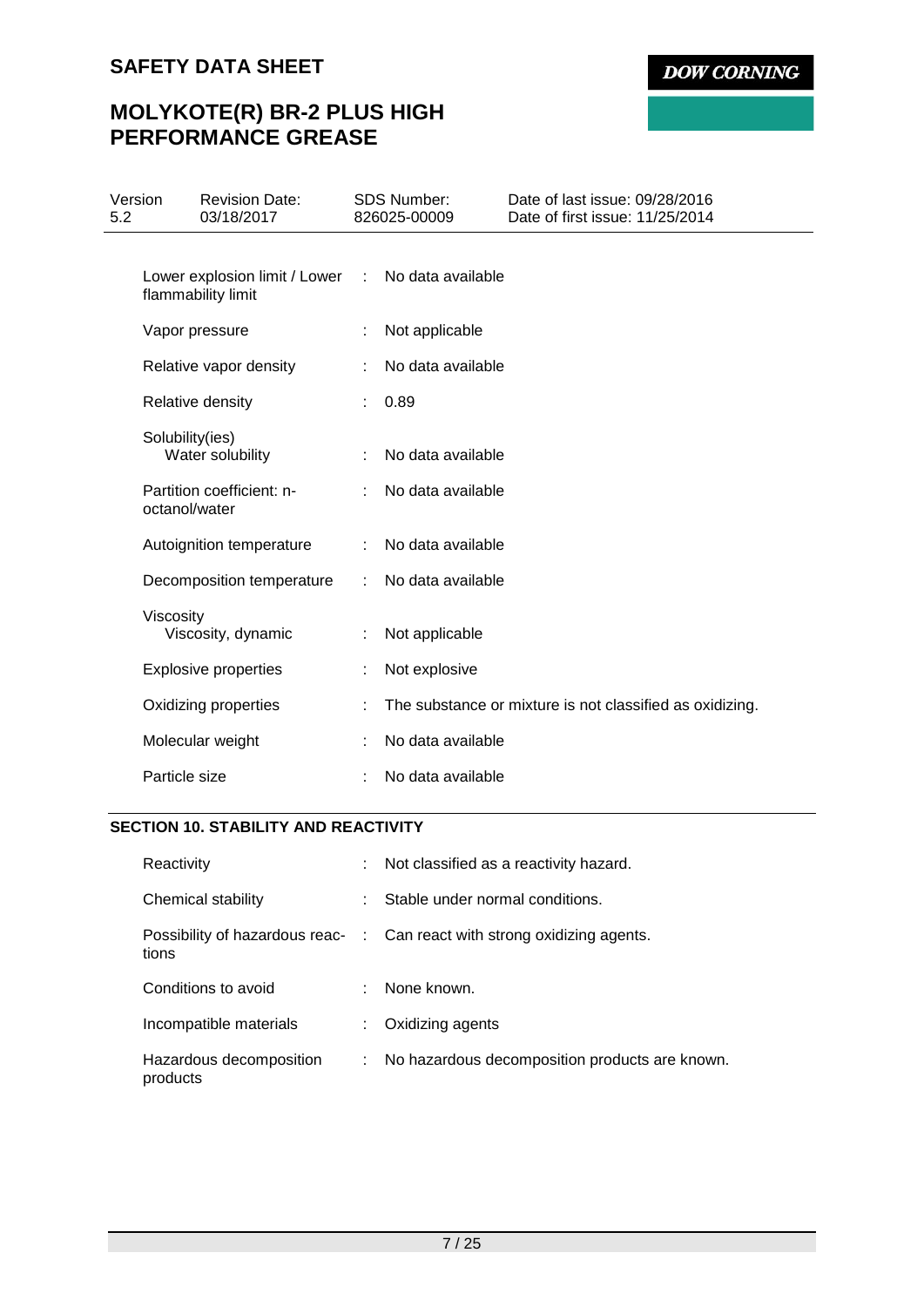Version 5.2

# **MOLYKOTE(R) BR-2 PLUS HIGH PERFORMANCE GREASE**

SDS Number: 826025-00009

Revision Date: 03/18/2017

| <b>SECTION 11. TOXICOLOGICAL INFORMATION</b>                                         |                                                                                                                                                                                                                                                   |  |
|--------------------------------------------------------------------------------------|---------------------------------------------------------------------------------------------------------------------------------------------------------------------------------------------------------------------------------------------------|--|
| Information on likely routes of exposure<br>Skin contact<br>Ingestion<br>Eye contact |                                                                                                                                                                                                                                                   |  |
| <b>Acute toxicity</b>                                                                |                                                                                                                                                                                                                                                   |  |
| Not classified based on available information.                                       |                                                                                                                                                                                                                                                   |  |
| Product:<br>Acute oral toxicity                                                      | : Acute toxicity estimate: $> 5,000$ mg/kg<br>Method: Calculation method                                                                                                                                                                          |  |
| Ingredients:                                                                         |                                                                                                                                                                                                                                                   |  |
|                                                                                      | Distillates (petroleum), hydrotreated heavy naphthenic:                                                                                                                                                                                           |  |
| Acute oral toxicity                                                                  | LD50 (Rat): $> 5,000$ mg/kg<br>Method: OECD Test Guideline 401                                                                                                                                                                                    |  |
| Acute inhalation toxicity                                                            | LC50 (Rat): $> 5.53$ mg/l<br>t,<br>Exposure time: 4 h<br>Test atmosphere: dust/mist<br>Method: OECD Test Guideline 403<br>Assessment: The substance or mixture has no acute inhala-<br>tion toxicity                                              |  |
| Acute dermal toxicity                                                                | LD50 (Rabbit): $> 5,000$ mg/kg<br>Method: OECD Test Guideline 402                                                                                                                                                                                 |  |
|                                                                                      | Distillates (petroleum), solvent-dewaxed heavy paraffinic:                                                                                                                                                                                        |  |
| Acute oral toxicity                                                                  | LD50 (Rat): > 5,000 mg/kg<br>Method: OECD Test Guideline 401<br>Remarks: Based on data from similar materials                                                                                                                                     |  |
| Acute inhalation toxicity                                                            | : LC50 (Rat): $> 5.53$ mg/l<br>Exposure time: 4 h<br>Test atmosphere: dust/mist<br>Method: OECD Test Guideline 403<br>Assessment: The substance or mixture has no acute inhala-<br>tion toxicity<br>Remarks: Based on data from similar materials |  |

| Acute dermal toxicity | : LD50 (Rabbit): $> 5,000$ mg/kg              |
|-----------------------|-----------------------------------------------|
|                       | Method: OECD Test Guideline 402               |
|                       | Remarks: Based on data from similar materials |

## **12-Hydroxy lithium stearate:**

| Acute oral toxicity | : LD50 (Rat): $> 2,000$ mg/kg                               |
|---------------------|-------------------------------------------------------------|
|                     | Assessment: The substance or mixture has no acute oral tox- |
|                     | icity                                                       |

**DOW CORNING** 

Date of last issue: 09/28/2016 Date of first issue: 11/25/2014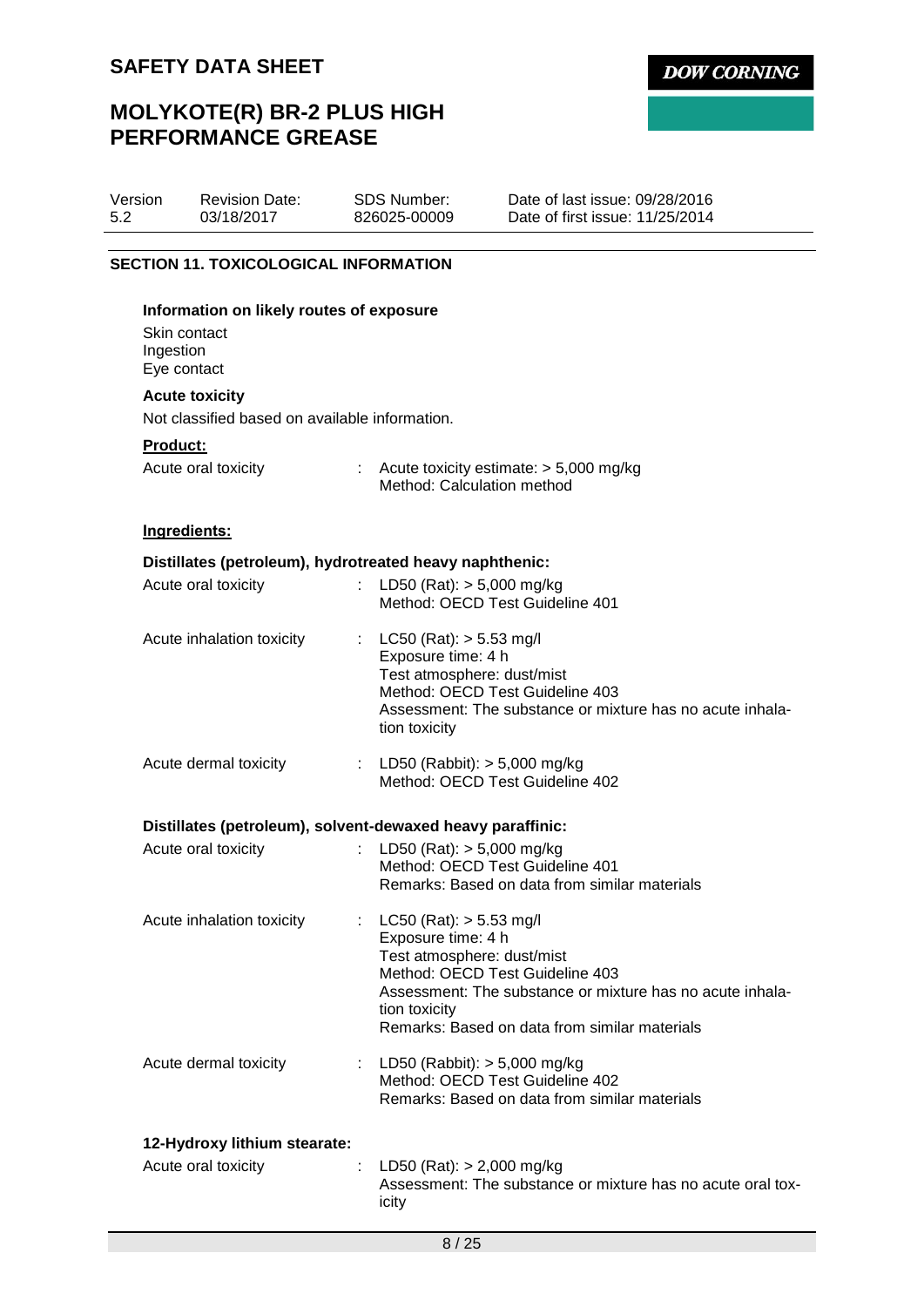# **MOLYKOTE(R) BR-2 PLUS HIGH PERFORMANCE GREASE**

| Version<br>5.2 |                  | <b>Revision Date:</b><br>03/18/2017         | SDS Number:<br>826025-00009                                                                                                           | Date of last issue: 09/28/2016<br>Date of first issue: 11/25/2014             |
|----------------|------------------|---------------------------------------------|---------------------------------------------------------------------------------------------------------------------------------------|-------------------------------------------------------------------------------|
|                |                  | Residual oils (petroleum), solvent-dewaxed: |                                                                                                                                       |                                                                               |
|                |                  | Acute oral toxicity                         | : LD50 (Rat): $>$ 5,000 mg/kg<br>Method: OECD Test Guideline 401                                                                      | Remarks: Based on data from similar materials                                 |
|                |                  | Acute inhalation toxicity                   | : LC50 (Rat): $> 5.53$ mg/l<br>Exposure time: 4 hrs<br>Test atmosphere: dust/mist<br>Method: OECD Test Guideline 403<br>tion toxicity | Assessment: The substance or mixture has no acute inhala-                     |
|                |                  | Acute dermal toxicity                       | : LD50 (Rabbit): $> 5,000$ mg/kg<br>Method: OECD Test Guideline 402                                                                   | Remarks: Based on data from similar materials                                 |
|                |                  |                                             |                                                                                                                                       | Phosphorodithioic Acid, mixed O, O-bis(iso-Bu and Pentyl) Esters, Zinc Salts: |
|                |                  | Acute oral toxicity                         | : LD50 (Rat): 3,600 mg/kg                                                                                                             |                                                                               |
|                |                  | Acute dermal toxicity                       | : LD50 (Rabbit): $> 20,000$ mg/kg                                                                                                     |                                                                               |
|                | <b>Graphite:</b> |                                             |                                                                                                                                       |                                                                               |
|                |                  | Acute oral toxicity                         | : LD50 (Rat): $> 2,000$ mg/kg<br>Method: OECD Test Guideline 401<br>icity                                                             | Assessment: The substance or mixture has no acute oral tox-                   |
|                |                  | Acute inhalation toxicity                   | LC50 (Rat): > 2 mg/l<br>Exposure time: 4 h<br>Test atmosphere: dust/mist<br>Method: OECD Test Guideline 403<br>tion toxicity          | Assessment: The substance or mixture has no acute inhala-                     |

## **Skin corrosion/irritation**

Not classified based on available information.

## **Ingredients:**

## **Distillates (petroleum), hydrotreated heavy naphthenic:**

Species: Rabbit Result: No skin irritation

## **Distillates (petroleum), solvent-dewaxed heavy paraffinic:**

Species: Rabbit Result: No skin irritation Remarks: Based on data from similar materials

## **12-Hydroxy lithium stearate:**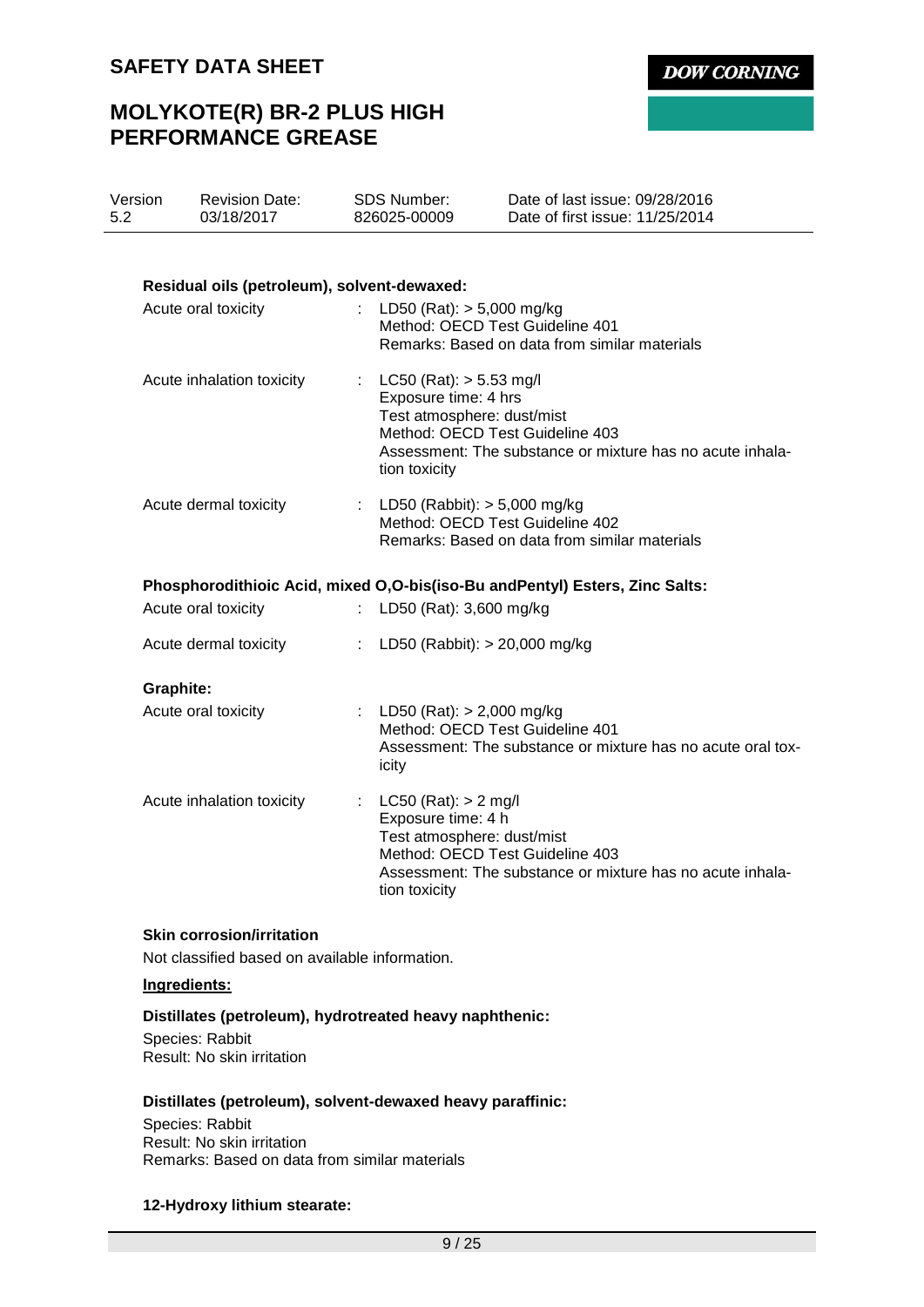# **MOLYKOTE(R) BR-2 PLUS HIGH PERFORMANCE GREASE**

| Version | <b>Revision Date:</b> | <b>SDS Number:</b> |
|---------|-----------------------|--------------------|
| 5.2     | 03/18/2017            | 826025-00009       |

Date of last issue: 09/28/2016 Date of first issue: 11/25/2014

Species: Rabbit Result: No skin irritation Remarks: Based on data from similar materials

## **Residual oils (petroleum), solvent-dewaxed:**

Species: Rabbit Result: No skin irritation Remarks: Based on data from similar materials

## **Phosphorodithioic Acid, mixed O,O-bis(iso-Bu andPentyl) Esters, Zinc Salts:**

Species: Rabbit Result: Skin irritation

## **Graphite:**

Species: Rabbit Method: OECD Test Guideline 404 Result: No skin irritation

## **Serious eye damage/eye irritation**

Causes serious eye damage.

## **Ingredients:**

## **Distillates (petroleum), hydrotreated heavy naphthenic:**

Species: Rabbit Result: No eye irritation

## **Distillates (petroleum), solvent-dewaxed heavy paraffinic:**

Species: Rabbit Result: No eye irritation Method: OECD Test Guideline 405 Remarks: Based on data from similar materials

## **12-Hydroxy lithium stearate:**

Species: Rabbit Result: No eye irritation Remarks: Based on data from similar materials

## **Residual oils (petroleum), solvent-dewaxed:**

Species: Rabbit Result: No eye irritation Remarks: Based on data from similar materials

## **Phosphorodithioic Acid, mixed O,O-bis(iso-Bu andPentyl) Esters, Zinc Salts:**

Species: Rabbit Result: Irreversible effects on the eye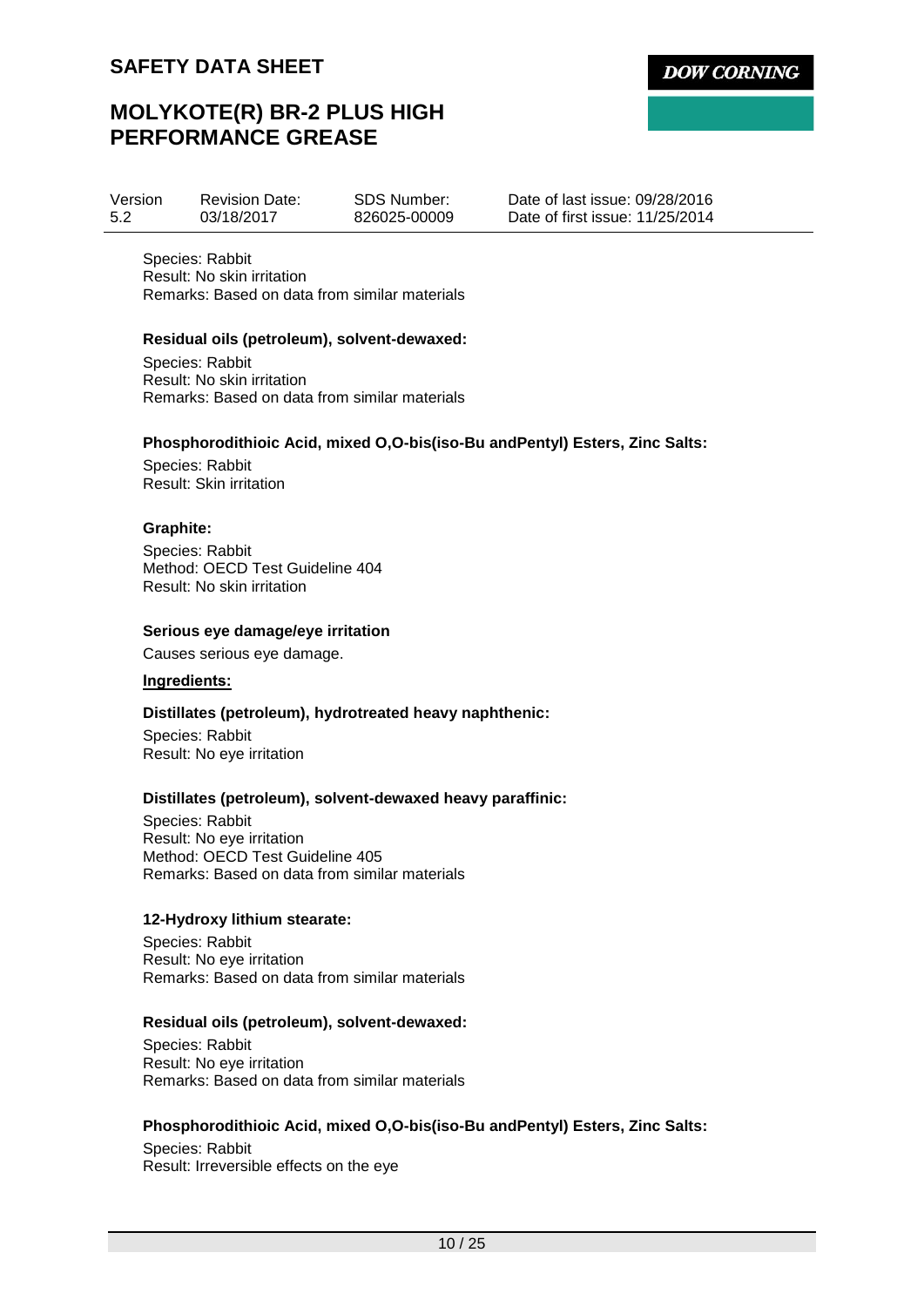# **MOLYKOTE(R) BR-2 PLUS HIGH PERFORMANCE GREASE**

Version 5.2 Revision Date: 03/18/2017

SDS Number: 826025-00009 Date of last issue: 09/28/2016 Date of first issue: 11/25/2014

## **Graphite:**

Species: Rabbit Result: No eye irritation

## **Respiratory or skin sensitization**

### **Skin sensitization**

Not classified based on available information.

## **Respiratory sensitization**

Not classified based on available information.

## **Ingredients:**

## **Distillates (petroleum), hydrotreated heavy naphthenic:**

Test Type: Buehler Test Routes of exposure: Skin contact Species: Guinea pig Result: negative

## **Distillates (petroleum), solvent-dewaxed heavy paraffinic:**

Test Type: Buehler Test Routes of exposure: Skin contact Species: Guinea pig Method: OECD Test Guideline 406 Result: negative Remarks: Based on data from similar materials

## **12-Hydroxy lithium stearate:**

Test Type: Local lymph node assay (LLNA) Routes of exposure: Skin contact Species: Mouse Method: OECD Test Guideline 429 Result: negative

## **Residual oils (petroleum), solvent-dewaxed:**

Test Type: Buehler Test Routes of exposure: Skin contact Species: Guinea pig Method: OECD Test Guideline 406 Result: negative

## **Phosphorodithioic Acid, mixed O,O-bis(iso-Bu andPentyl) Esters, Zinc Salts:**

Test Type: Buehler Test Routes of exposure: Skin contact Species: Guinea pig Result: negative Remarks: Based on data from similar materials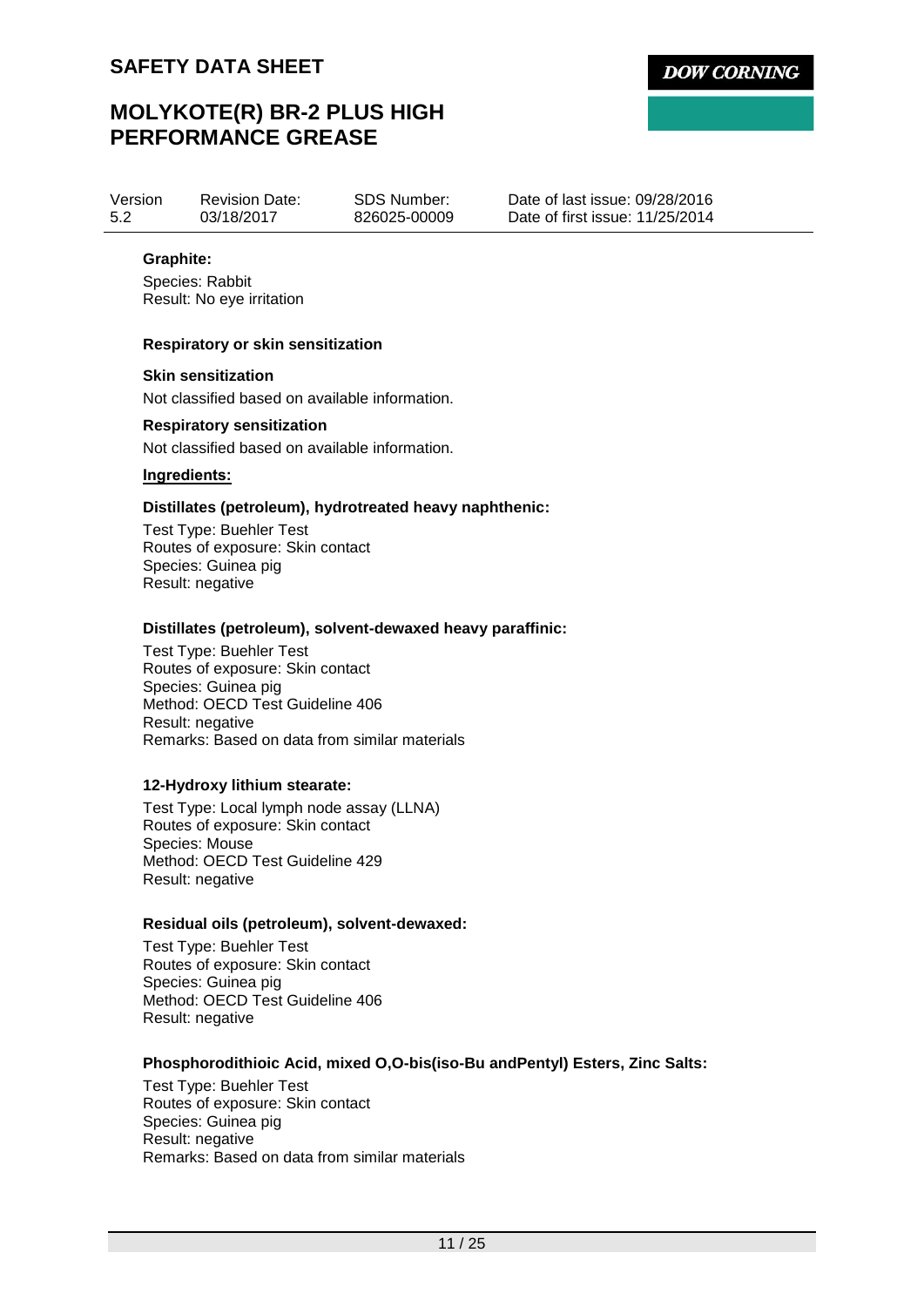# **MOLYKOTE(R) BR-2 PLUS HIGH PERFORMANCE GREASE**

| Version | <b>Revision Date:</b> | SDS Number:  | Date of last issue: 09/28/2016  |
|---------|-----------------------|--------------|---------------------------------|
| 5.2     | 03/18/2017            | 826025-00009 | Date of first issue: 11/25/2014 |

## **Graphite:**

Test Type: Local lymph node assay (LLNA) Routes of exposure: Skin contact Species: Mouse Result: negative

## **Germ cell mutagenicity**

Not classified based on available information.

## **Ingredients:**

## **Distillates (petroleum), hydrotreated heavy naphthenic:**

| Genotoxicity in vitro                                      |   | Test Type: Bacterial reverse mutation assay (AMES)<br>Method: OECD Test Guideline 471<br>Result: negative                                                                                                                                                   |
|------------------------------------------------------------|---|-------------------------------------------------------------------------------------------------------------------------------------------------------------------------------------------------------------------------------------------------------------|
|                                                            |   | Test Type: In vitro mammalian cell gene mutation test<br>Method: OECD Test Guideline 476<br>Result: negative                                                                                                                                                |
|                                                            |   | Test Type: Chromosome aberration test in vitro<br>Result: negative                                                                                                                                                                                          |
| Genotoxicity in vivo                                       | ÷ | Test Type: Mammalian erythrocyte micronucleus test (in vivo<br>cytogenetic assay)<br>Species: Mouse<br>Application Route: Intraperitoneal injection<br>Method: OECD Test Guideline 474<br>Result: negative                                                  |
| Distillates (petroleum), solvent-dewaxed heavy paraffinic: |   |                                                                                                                                                                                                                                                             |
| Genotoxicity in vitro                                      |   | Test Type: Bacterial reverse mutation assay (AMES)<br>Method: OECD Test Guideline 471<br>Result: negative<br>Remarks: Based on data from similar materials                                                                                                  |
| Genotoxicity in vivo                                       |   | Test Type: Mammalian erythrocyte micronucleus test (in vivo<br>cytogenetic assay)<br>Species: Mouse<br>Application Route: Intraperitoneal injection<br>Method: OECD Test Guideline 474<br>Result: negative<br>Remarks: Based on data from similar materials |
| Residual oils (petroleum), solvent-dewaxed:                |   |                                                                                                                                                                                                                                                             |
| Genotoxicity in vitro                                      |   | Test Type: Chromosome aberration test in vitro<br>Result: negative<br>Remarks: Based on data from similar materials                                                                                                                                         |
| Genotoxicity in vivo                                       |   | Test Type: Mammalian erythrocyte micronucleus test (in vivo<br>cytogenetic assay)<br>Species: Mouse                                                                                                                                                         |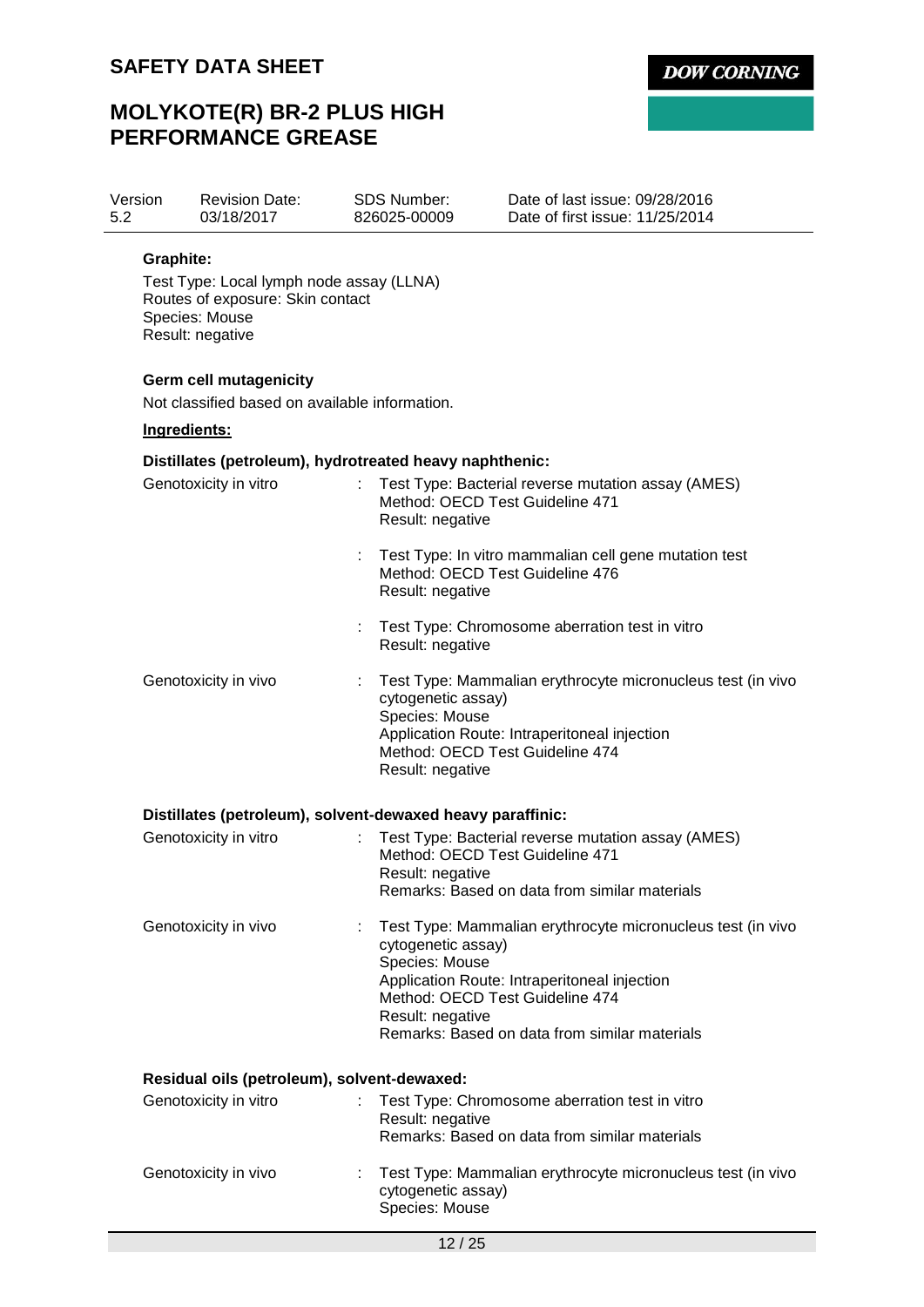# **MOLYKOTE(R) BR-2 PLUS HIGH PERFORMANCE GREASE**

| Version<br>5.2        | <b>Revision Date:</b><br>03/18/2017                               | <b>SDS Number:</b><br>826025-00009                       | Date of last issue: 09/28/2016<br>Date of first issue: 11/25/2014                                                                                                                               |  |  |  |
|-----------------------|-------------------------------------------------------------------|----------------------------------------------------------|-------------------------------------------------------------------------------------------------------------------------------------------------------------------------------------------------|--|--|--|
|                       |                                                                   |                                                          | Application Route: Intraperitoneal injection<br>Method: OECD Test Guideline 474<br>Result: negative                                                                                             |  |  |  |
|                       |                                                                   |                                                          | Phosphorodithioic Acid, mixed O,O-bis(iso-Bu and Pentyl) Esters, Zinc Salts:                                                                                                                    |  |  |  |
|                       | Genotoxicity in vitro                                             | t.<br>Result: negative                                   | Test Type: In vitro mammalian cell gene mutation test                                                                                                                                           |  |  |  |
|                       | Genotoxicity in vivo                                              | cytogenetic assay)<br>Species: Mouse<br>Result: negative | Test Type: Mammalian erythrocyte micronucleus test (in vivo<br>Application Route: Intraperitoneal injection<br>Method: OECD Test Guideline 474<br>Remarks: Based on data from similar materials |  |  |  |
| Graphite:             |                                                                   |                                                          |                                                                                                                                                                                                 |  |  |  |
| Genotoxicity in vitro |                                                                   | Result: negative                                         | Test Type: Bacterial reverse mutation assay (AMES)                                                                                                                                              |  |  |  |
|                       | Carcinogenicity<br>Not classified based on available information. |                                                          |                                                                                                                                                                                                 |  |  |  |

## **Ingredients:**

## **Distillates (petroleum), hydrotreated heavy naphthenic:**

Species: Mouse Application Route: Skin contact Exposure time: 78 weeks Result: negative

### **Distillates (petroleum), solvent-dewaxed heavy paraffinic:**

Species: Mouse Application Route: Skin contact Exposure time: 78 weeks Method: OECD Test Guideline 451 Result: negative

## **Residual oils (petroleum), solvent-dewaxed:**

Species: Mouse Application Route: Skin contact Exposure time: 78 weeks Result: negative Remarks: Based on data from similar materials

**IARC** No ingredient of this product present at levels greater than or equal to 0.1% is identified as probable, possible or confirmed human carcinogen by IARC.

**OSHA** No component of this product present at levels greater than or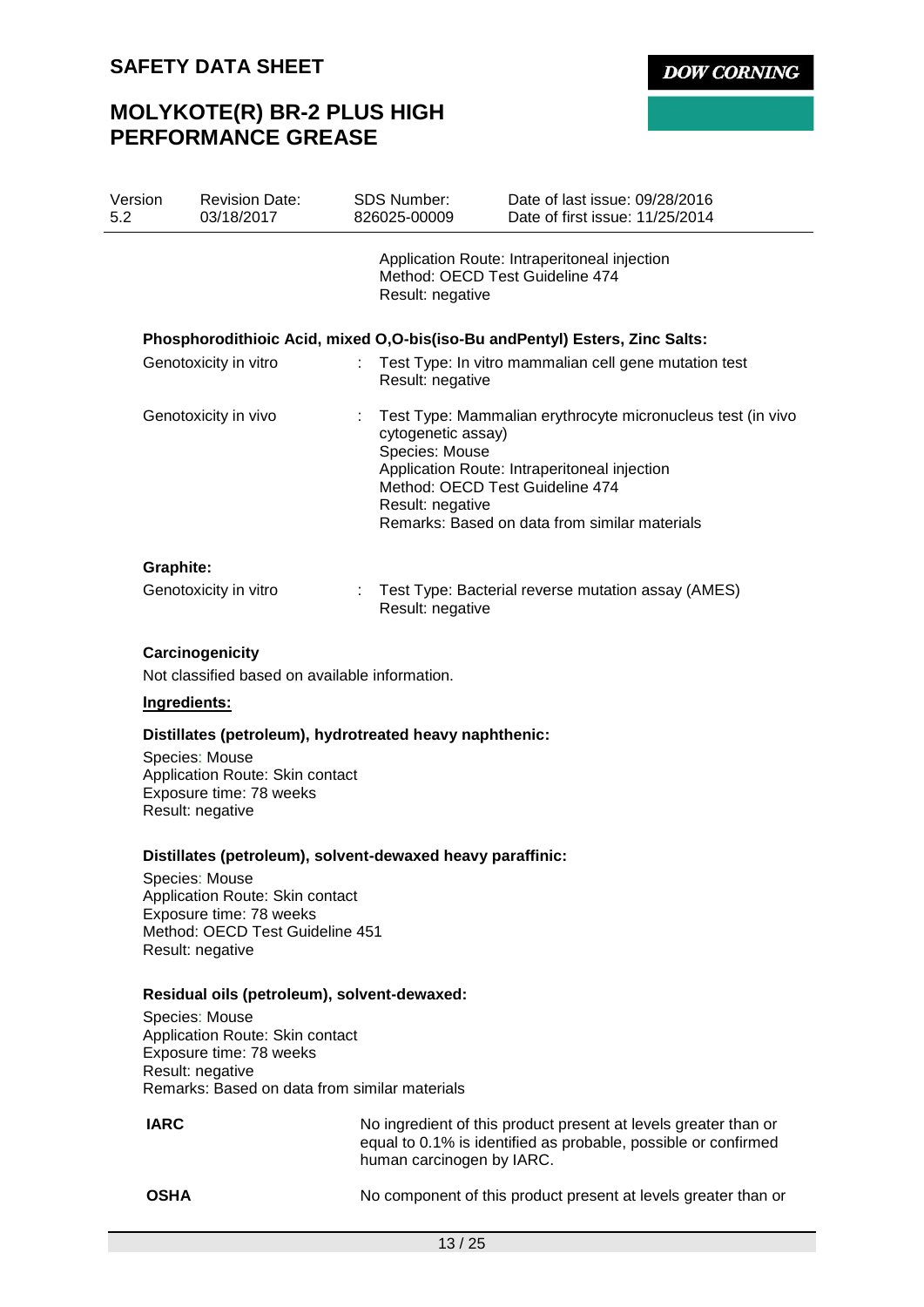# **MOLYKOTE(R) BR-2 PLUS HIGH PERFORMANCE GREASE**

| Version<br>5.2 | <b>Revision Date:</b><br>03/18/2017 |                                                                                                                                                                                                                      |                                                                                                             | Date of last issue: 09/28/2016<br>Date of first issue: 11/25/2014                                                                                                                                                                                                       |  |  |
|----------------|-------------------------------------|----------------------------------------------------------------------------------------------------------------------------------------------------------------------------------------------------------------------|-------------------------------------------------------------------------------------------------------------|-------------------------------------------------------------------------------------------------------------------------------------------------------------------------------------------------------------------------------------------------------------------------|--|--|
|                |                                     |                                                                                                                                                                                                                      |                                                                                                             | equal to 0.1% is on OSHA's list of regulated carcinogens.                                                                                                                                                                                                               |  |  |
| <b>NTP</b>     |                                     |                                                                                                                                                                                                                      |                                                                                                             | No ingredient of this product present at levels greater than or<br>equal to 0.1% is identified as a known or anticipated carcinogen                                                                                                                                     |  |  |
|                |                                     |                                                                                                                                                                                                                      |                                                                                                             |                                                                                                                                                                                                                                                                         |  |  |
|                |                                     |                                                                                                                                                                                                                      |                                                                                                             |                                                                                                                                                                                                                                                                         |  |  |
|                |                                     |                                                                                                                                                                                                                      |                                                                                                             |                                                                                                                                                                                                                                                                         |  |  |
|                |                                     |                                                                                                                                                                                                                      | test<br>Species: Rat<br>Application Route: Ingestion<br>Method: OECD Test Guideline 421<br>Result: negative | Test Type: Reproduction/Developmental toxicity screening                                                                                                                                                                                                                |  |  |
|                |                                     | ÷                                                                                                                                                                                                                    | Species: Rat<br>Application Route: Skin contact<br>Result: negative                                         | Test Type: Embryo-fetal development                                                                                                                                                                                                                                     |  |  |
|                |                                     |                                                                                                                                                                                                                      |                                                                                                             |                                                                                                                                                                                                                                                                         |  |  |
|                |                                     |                                                                                                                                                                                                                      | test<br>Species: Rat<br>Application Route: Ingestion<br>Result: negative                                    | Test Type: Reproduction/Developmental toxicity screening<br>Remarks: Based on data from similar materials                                                                                                                                                               |  |  |
|                |                                     | ÷                                                                                                                                                                                                                    | Species: Rat<br>Application Route: Skin contact<br>Method: OECD Test Guideline 414<br>Result: negative      | Test Type: Embryo-fetal development<br>Remarks: Based on data from similar materials                                                                                                                                                                                    |  |  |
|                |                                     |                                                                                                                                                                                                                      |                                                                                                             |                                                                                                                                                                                                                                                                         |  |  |
|                |                                     |                                                                                                                                                                                                                      | test<br>Species: Rat<br>Application Route: Ingestion<br>Result: negative                                    | Test Type: Reproduction/Developmental toxicity screening                                                                                                                                                                                                                |  |  |
|                |                                     | ÷                                                                                                                                                                                                                    | Species: Rat<br>Application Route: Skin contact<br>Result: negative                                         | Test Type: Embryo-fetal development                                                                                                                                                                                                                                     |  |  |
|                |                                     | <b>Reproductive toxicity</b><br>Ingredients:<br>Effects on fertility<br>Effects on fetal development<br>Effects on fertility<br>Effects on fetal development<br>Effects on fertility<br>Effects on fetal development |                                                                                                             | <b>SDS Number:</b><br>826025-00009<br>by NTP.<br>Not classified based on available information.<br>Distillates (petroleum), hydrotreated heavy naphthenic:<br>Distillates (petroleum), solvent-dewaxed heavy paraffinic:<br>Residual oils (petroleum), solvent-dewaxed: |  |  |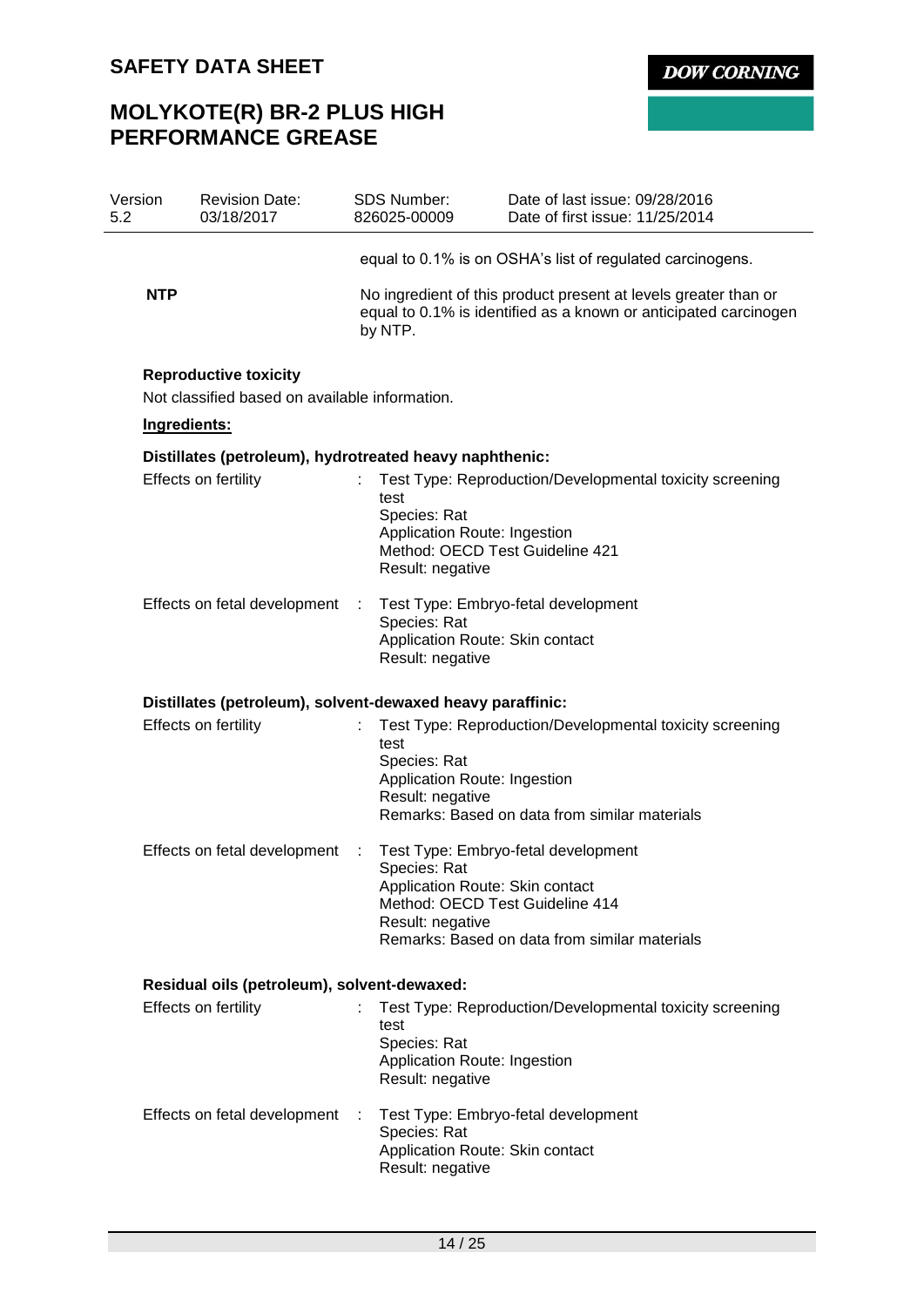# **MOLYKOTE(R) BR-2 PLUS HIGH PERFORMANCE GREASE**

| <b>DOW CORNING</b> |  |  |  |
|--------------------|--|--|--|
|                    |  |  |  |

| Version<br>5.2 |           | <b>Revision Date:</b><br>03/18/2017 |                           | SDS Number:<br>826025-00009                                      | Date of last issue: 09/28/2016<br>Date of first issue: 11/25/2014                                                                                  |
|----------------|-----------|-------------------------------------|---------------------------|------------------------------------------------------------------|----------------------------------------------------------------------------------------------------------------------------------------------------|
|                |           |                                     |                           |                                                                  | Phosphorodithioic Acid, mixed O,O-bis(iso-Bu and Pentyl) Esters, Zinc Salts:                                                                       |
|                |           | Effects on fertility                |                           | Species: Rat<br>Application Route: Ingestion<br>Result: negative | Test Type: Combined repeated dose toxicity study with the<br>reproduction/developmental toxicity screening test<br>Method: OECD Test Guideline 422 |
|                |           | Effects on fetal development        | ÷                         | Species: Rat<br>Application Route: Ingestion<br>Result: negative | Test Type: Combined repeated dose toxicity study with the<br>reproduction/developmental toxicity screening test<br>Method: OECD Test Guideline 422 |
|                | Graphite: |                                     |                           |                                                                  |                                                                                                                                                    |
|                |           | Effects on fertility                | $\mathbb{R}^{\mathbb{Z}}$ | Species: Rat<br>Application Route: Ingestion<br>Result: negative | Test Type: Combined repeated dose toxicity study with the<br>reproduction/developmental toxicity screening test<br>Method: OECD Test Guideline 422 |
|                |           | Effects on fetal development        |                           | Species: Rat<br>Application Route: Ingestion<br>Result: negative | Test Type: Combined repeated dose toxicity study with the<br>reproduction/developmental toxicity screening test<br>Method: OECD Test Guideline 422 |

## **STOT-single exposure**

Not classified based on available information.

## **STOT-repeated exposure**

Not classified based on available information.

## **Ingredients:**

## **12-Hydroxy lithium stearate:**

Routes of exposure: Ingestion Assessment: No significant health effects observed in animals at concentrations of 100 mg/kg bw or less.

## **Repeated dose toxicity**

## **Ingredients:**

## **Distillates (petroleum), hydrotreated heavy naphthenic:**

Species: Rat NOAEL: > 0.98 mg/l Application Route: inhalation (dust/mist/fume) Exposure time: 28 Days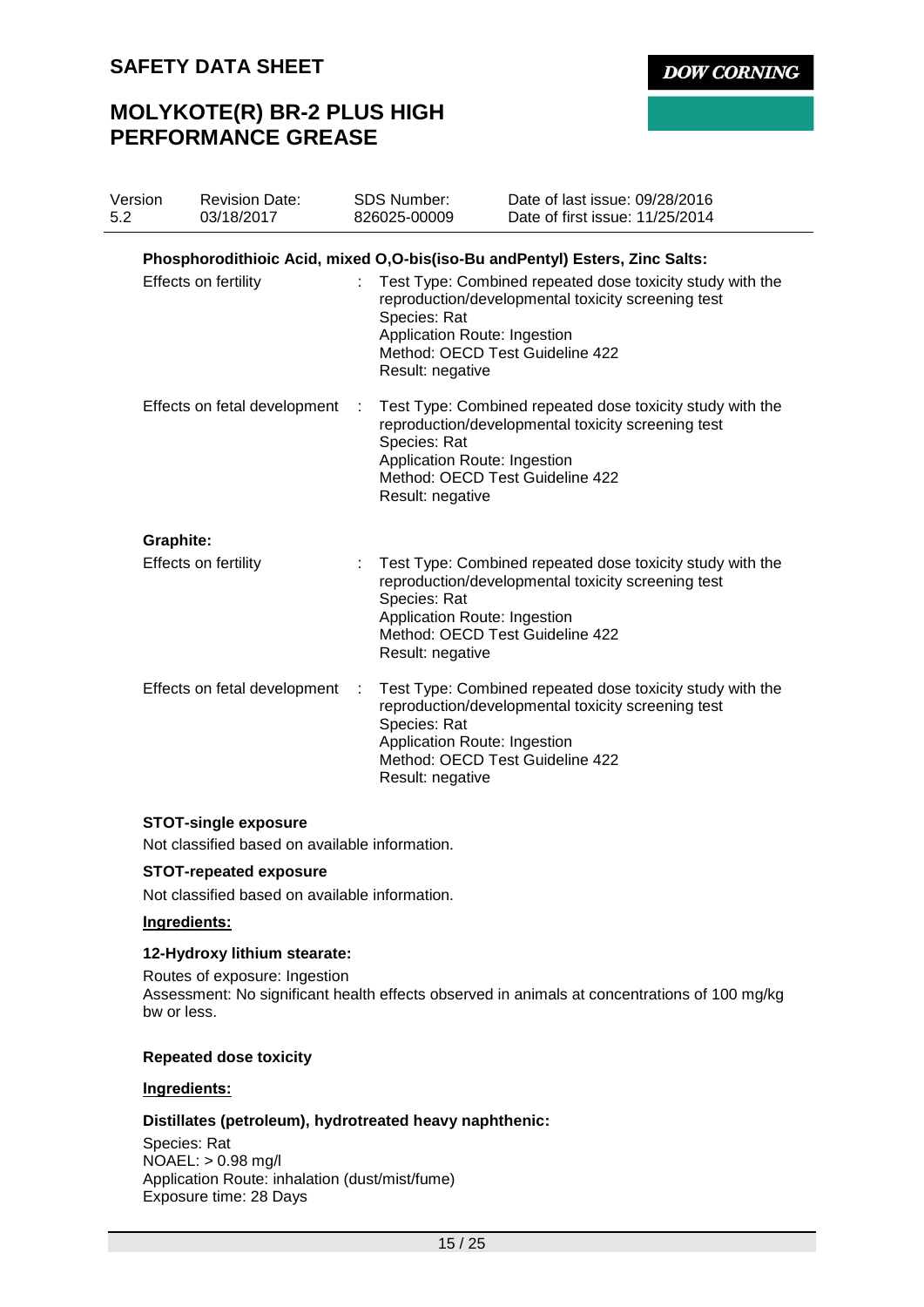# **MOLYKOTE(R) BR-2 PLUS HIGH PERFORMANCE GREASE**

Version 5.2 03/18/2017

Revision Date:

SDS Number: 826025-00009 Date of last issue: 09/28/2016 Date of first issue: 11/25/2014

## **Distillates (petroleum), solvent-dewaxed heavy paraffinic:**

Species: Rabbit NOAEL: 1,000 mg/kg Application Route: Skin contact Exposure time: 4 Weeks Method: OECD Test Guideline 410 Remarks: Based on data from similar materials

Species: Rat NOAEL: > 980 mg/m³ Application Route: inhalation (dust/mist/fume) Exposure time: 4 Weeks Remarks: Based on data from similar materials

## **12-Hydroxy lithium stearate:**

Species: Rat NOAEL: > 88 mg/kg Application Route: Ingestion Exposure time: 90 Days

## **Residual oils (petroleum), solvent-dewaxed:**

Species: Rat NOAEL: 1,000 mg/kg Application Route: Skin contact Exposure time: 13 Weeks Method: OECD Test Guideline 411 Remarks: Based on data from similar materials

Species: Rat NOAEL: > 980 mg/m³ Application Route: inhalation (dust/mist/fume) Exposure time: 4 Weeks Remarks: Based on data from similar materials

## **Phosphorodithioic Acid, mixed O,O-bis(iso-Bu andPentyl) Esters, Zinc Salts:**

Species: Rat NOAEL: 160 mg/kg Application Route: Ingestion Exposure time: 28 - 40 Days Method: OECD Test Guideline 422

## **Graphite:**

Species: Rat NOAEL: 12 mg/m3 Application Route: inhalation (dust/mist/fume) Exposure time: 28 Days Method: OECD Test Guideline 412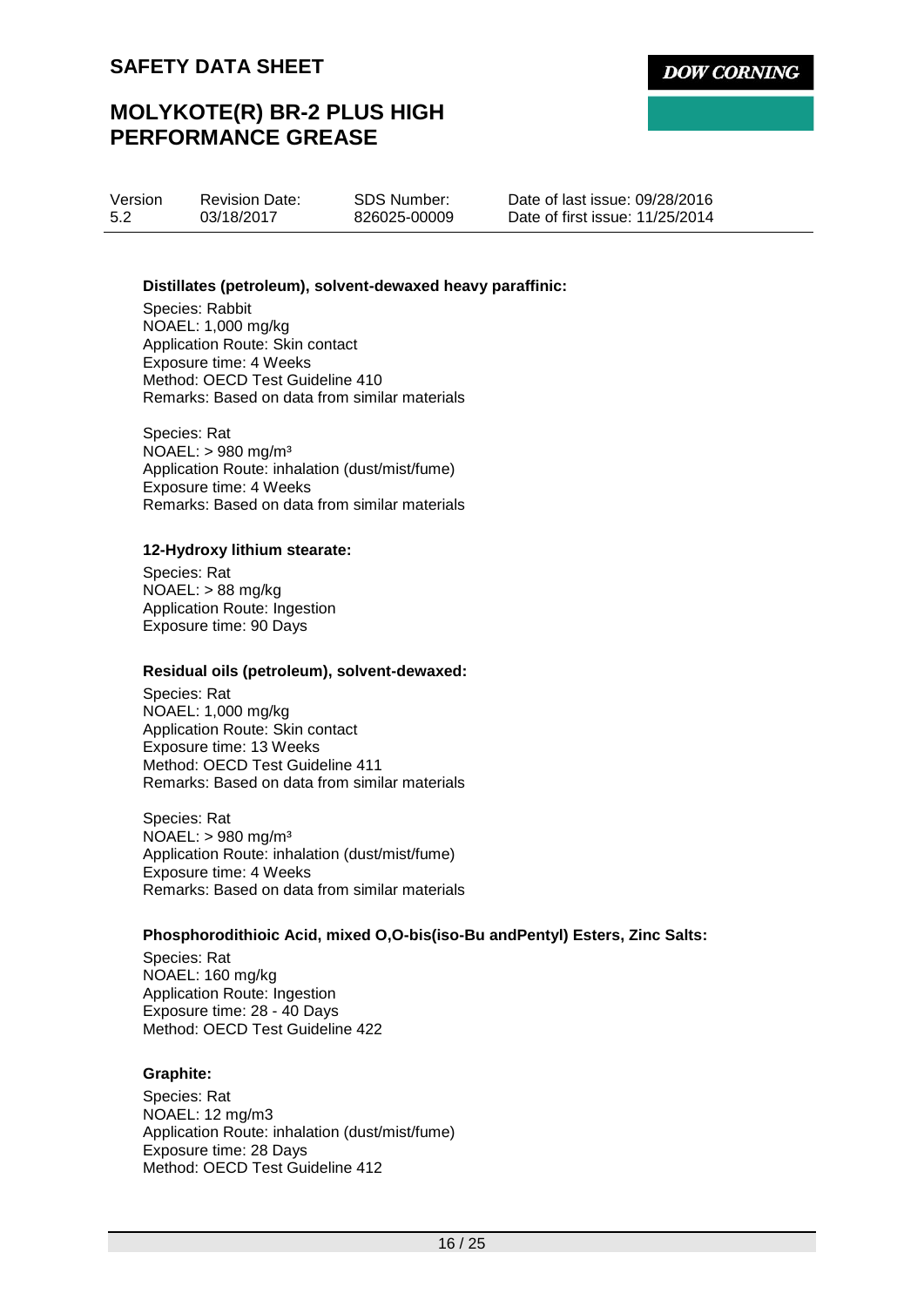# **MOLYKOTE(R) BR-2 PLUS HIGH PERFORMANCE GREASE**

| Version | <b>Revision Date:</b> | <b>SDS Number:</b> | Date of |
|---------|-----------------------|--------------------|---------|
| 5.2     | 03/18/2017            | 826025-00009       | Date of |

last issue: 09/28/2016 first issue: 11/25/2014

## **Aspiration toxicity**

Not classified based on available information.

## **Ingredients:**

## **Distillates (petroleum), hydrotreated heavy naphthenic:**

The substance or mixture is known to cause human aspiration toxicity hazards or has to be regarded as if it causes a human aspiration toxicity hazard.

## **Distillates (petroleum), solvent-dewaxed heavy paraffinic:**

The substance or mixture is known to cause human aspiration toxicity hazards or has to be regarded as if it causes a human aspiration toxicity hazard.

## **SECTION 12. ECOLOGICAL INFORMATION**

## **Ecotoxicity**

## **Ingredients:**

## **Distillates (petroleum), hydrotreated heavy naphthenic:**

| Toxicity to fish                                                                 |  | : LL50 (Pimephales promelas (fathead minnow)): > 100 mg/l<br>Exposure time: 96 h<br><b>Test substance: Water Accommodated Fraction</b><br>Method: OECD Test Guideline 203          |  |  |  |  |
|----------------------------------------------------------------------------------|--|------------------------------------------------------------------------------------------------------------------------------------------------------------------------------------|--|--|--|--|
| aquatic invertebrates                                                            |  | Toxicity to daphnia and other : EL50 (Daphnia magna (Water flea)): > 10,000 mg/l<br>Exposure time: 48 h<br><b>Test substance: Water Accommodated Fraction</b>                      |  |  |  |  |
| Toxicity to algae                                                                |  | : EL50 (Pseudokirchneriella subcapitata (green algae)): > 100<br>mg/l<br>Exposure time: 72 h<br>Test substance: Water Accommodated Fraction<br>Method: OECD Test Guideline 201     |  |  |  |  |
|                                                                                  |  | NOELR (Pseudokirchneriella subcapitata (green algae)): 100<br>mg/l<br>Exposure time: 72 h<br><b>Test substance: Water Accommodated Fraction</b><br>Method: OECD Test Guideline 201 |  |  |  |  |
| Toxicity to daphnia and other :<br>aquatic invertebrates (Chron-<br>ic toxicity) |  | NOEC (Daphnia magna (Water flea)): 10 mg/l<br>Exposure time: 21 d<br>Test substance: Water Accommodated Fraction                                                                   |  |  |  |  |
| Toxicity to microorganisms                                                       |  | : NOEC: $> = 1.93$ mg/l<br>Exposure time: 10 min                                                                                                                                   |  |  |  |  |
| Distillates (petroleum), solvent-dewaxed heavy paraffinic:                       |  |                                                                                                                                                                                    |  |  |  |  |

| Toxicity to fish | : LC50 (Pimephales promelas (fathead minnow)): $> 100$ mg/l |
|------------------|-------------------------------------------------------------|
|                  | Exposure time: 96 h                                         |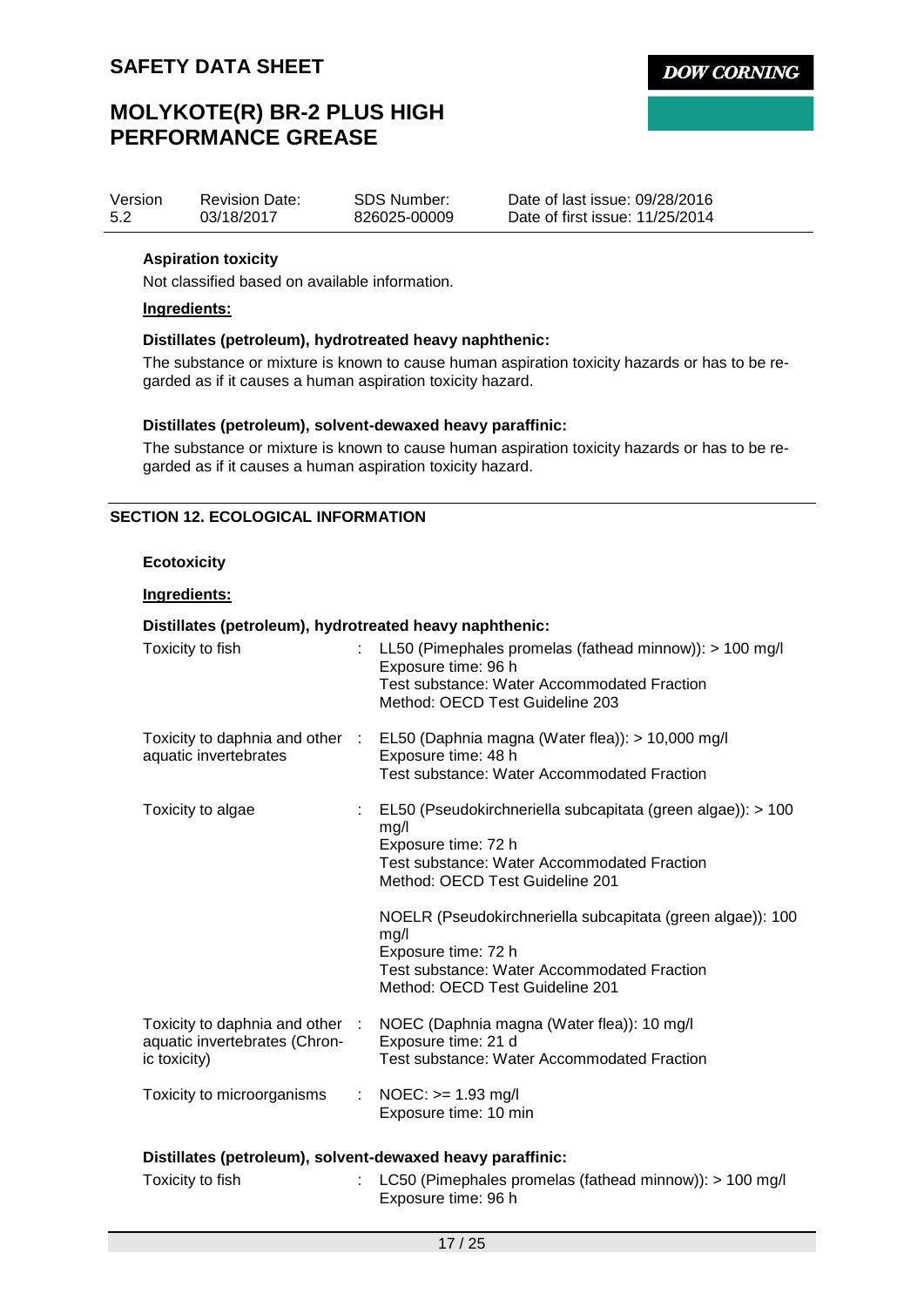# **MOLYKOTE(R) BR-2 PLUS HIGH PERFORMANCE GREASE**

| Version<br>5.2 |                                                          | <b>Revision Date:</b><br>03/18/2017                              |   | <b>SDS Number:</b><br>826025-00009                                                                               | Date of last issue: 09/28/2016<br>Date of first issue: 11/25/2014                                                                                                |  |
|----------------|----------------------------------------------------------|------------------------------------------------------------------|---|------------------------------------------------------------------------------------------------------------------|------------------------------------------------------------------------------------------------------------------------------------------------------------------|--|
|                |                                                          |                                                                  |   | Method: OECD Test Guideline 203                                                                                  | Remarks: Based on data from similar materials                                                                                                                    |  |
|                |                                                          | Toxicity to daphnia and other :<br>aquatic invertebrates         |   | Exposure time: 48 h<br>Method: OECD Test Guideline 202                                                           | EC50 (Daphnia magna (Water flea)): > 10,000 mg/l<br>Remarks: Based on data from similar materials                                                                |  |
|                |                                                          | Toxicity to algae                                                |   | mg/l<br>Exposure time: 72 h<br>Method: OECD Test Guideline 201                                                   | EC50 (Pseudokirchneriella subcapitata (green algae)): > 100<br>Remarks: Based on data from similar materials                                                     |  |
|                | ic toxicity)                                             | Toxicity to daphnia and other :<br>aquatic invertebrates (Chron- |   | Exposure time: 21 d<br>Method: OECD Test Guideline 211                                                           | NOEC (Daphnia magna (Water flea)): 10 mg/l<br>Remarks: Based on data from similar materials                                                                      |  |
|                |                                                          | Toxicity to microorganisms                                       | ÷ | $NOEC:$ > 1.93 mg/l<br>Exposure time: 10 min<br>Method: DIN 38 412 Part 8                                        | Remarks: Based on data from similar materials                                                                                                                    |  |
|                |                                                          |                                                                  |   |                                                                                                                  |                                                                                                                                                                  |  |
|                | 12-Hydroxy lithium stearate:<br>Toxicity to fish         |                                                                  |   | LL50 (Oncorhynchus mykiss (rainbow trout)): > 100 mg/l<br>Exposure time: 96 h<br>Method: OECD Test Guideline 203 |                                                                                                                                                                  |  |
|                | Toxicity to daphnia and other :<br>aquatic invertebrates |                                                                  |   | Exposure time: 48 h<br>Method: OECD Test Guideline 202                                                           | EL50 (Daphnia magna (Water flea)): > 100 mg/l                                                                                                                    |  |
|                |                                                          | Toxicity to algae                                                |   | 100 mg/l<br>Exposure time: 72 h<br>Method: OECD Test Guideline 201                                               | NOELR (Pseudokirchneriella subcapitata (green algae)): >                                                                                                         |  |
|                | Residual oils (petroleum), solvent-dewaxed:              |                                                                  |   |                                                                                                                  |                                                                                                                                                                  |  |
|                | Toxicity to fish                                         |                                                                  |   | Exposure time: 96 h<br>Method: OECD Test Guideline 203                                                           | : LL50 (Pimephales promelas (fathead minnow)): > 100 mg/l<br><b>Test substance: Water Accommodated Fraction</b><br>Remarks: Based on data from similar materials |  |
|                |                                                          | Toxicity to daphnia and other :<br>aquatic invertebrates         |   | Exposure time: 48 h                                                                                              | EC50 (Daphnia magna (Water flea)): > 10,000 mg/l<br>Test substance: Water Accommodated Fraction<br>Remarks: Based on data from similar materials                 |  |
|                |                                                          | Toxicity to algae                                                |   | mg/l                                                                                                             | NOEC (Pseudokirchneriella subcapitata (green algae)): > 100                                                                                                      |  |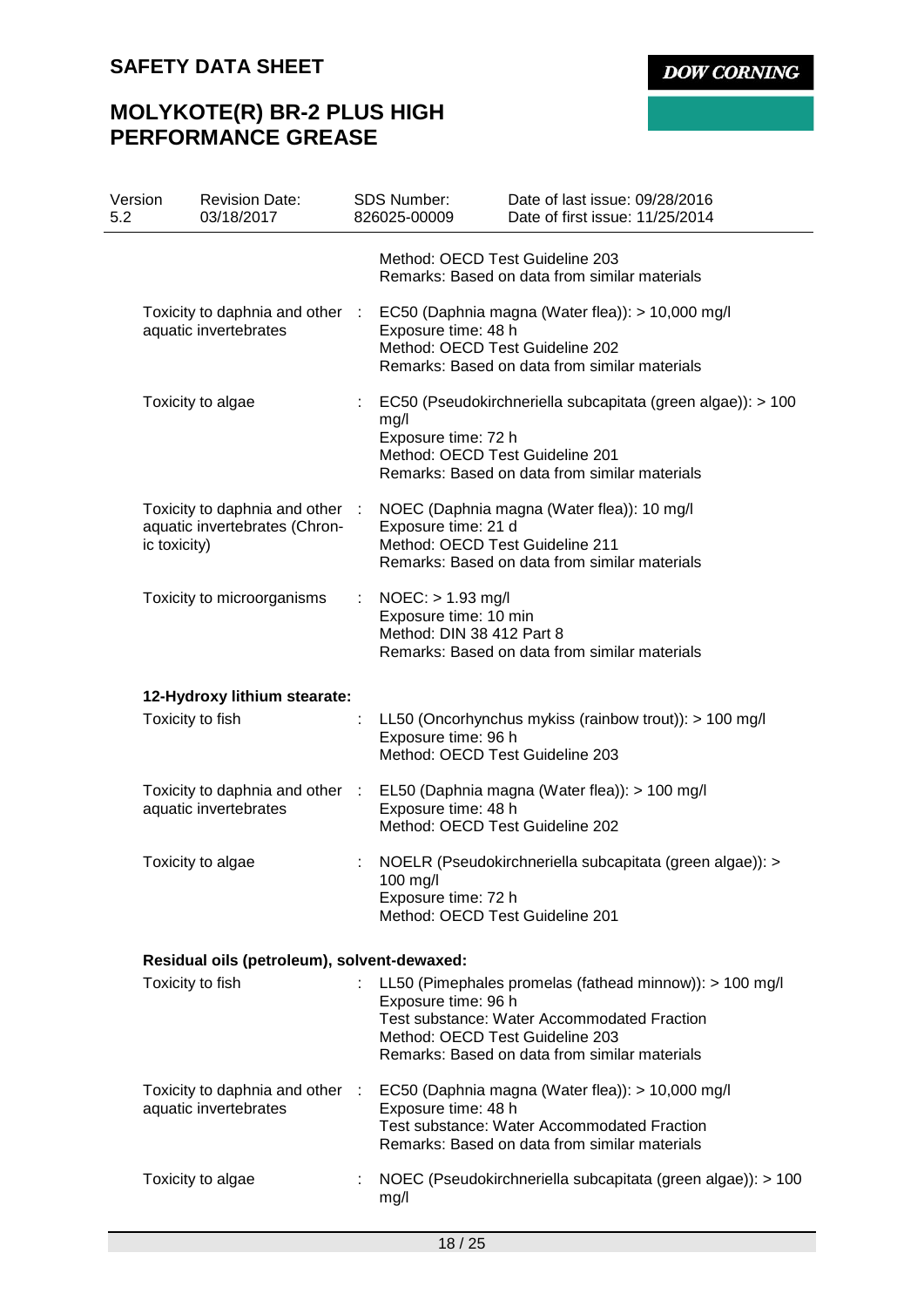# **MOLYKOTE(R) BR-2 PLUS HIGH PERFORMANCE GREASE**

| Version<br>5.2 |                  | <b>Revision Date:</b><br>03/18/2017                              |    | <b>SDS Number:</b><br>826025-00009                                            | Date of last issue: 09/28/2016<br>Date of first issue: 11/25/2014                                                                                                 |
|----------------|------------------|------------------------------------------------------------------|----|-------------------------------------------------------------------------------|-------------------------------------------------------------------------------------------------------------------------------------------------------------------|
|                |                  |                                                                  |    | Exposure time: 72 h<br>Method: OECD Test Guideline 201                        | <b>Test substance: Water Accommodated Fraction</b><br>Remarks: Based on data from similar materials                                                               |
|                | ic toxicity)     | Toxicity to daphnia and other :<br>aquatic invertebrates (Chron- |    | Exposure time: 21 d                                                           | NOEC (Daphnia magna (Water flea)): 10 mg/l<br>Test substance: Water Accommodated Fraction<br>Remarks: Based on data from similar materials                        |
|                |                  | Toxicity to microorganisms                                       | ÷. | $NOEC:$ > 1.93 mg/l<br>Exposure time: 10 min                                  | Remarks: Based on data from similar materials                                                                                                                     |
|                |                  |                                                                  |    |                                                                               | Phosphorodithioic Acid, mixed O, O-bis(iso-Bu and Pentyl) Esters, Zinc Salts:                                                                                     |
|                | Toxicity to fish |                                                                  |    | Exposure time: 96 h<br>Method: OECD Test Guideline 203                        | LL50 (Cyprinodon variegatus (sheepshead minnow)): 4.5 mg/l<br><b>Test substance: Water Accommodated Fraction</b><br>Remarks: Based on data from similar materials |
|                |                  | Toxicity to daphnia and other :<br>aquatic invertebrates         |    | Exposure time: 48 h<br>Method: OECD Test Guideline 202                        | EL50 (Daphnia magna (Water flea)): 23 mg/l<br>Test substance: Water Accommodated Fraction<br>Remarks: Based on data from similar materials                        |
|                |                  | Toxicity to algae                                                | t. | Exposure time: 72 h<br>Method: OECD Test Guideline 201                        | EL50 (Desmodesmus subspicatus (green algae)): 24 mg/l<br>Test substance: Water Accommodated Fraction<br>Remarks: Based on data from similar materials             |
|                | ic toxicity)     | Toxicity to daphnia and other :<br>aquatic invertebrates (Chron- |    | Exposure time: 21 d<br>Method: OECD Test Guideline 211                        | NOEC (Daphnia magna (Water flea)): 0.4 mg/l<br>Remarks: Based on data from similar materials                                                                      |
|                |                  | Toxicity to microorganisms                                       | t. | $EC50: > 1,000$ mg/l<br>Exposure time: 3 h<br>Method: OECD Test Guideline 209 | Remarks: Based on data from similar materials                                                                                                                     |
|                | <b>Graphite:</b> |                                                                  |    |                                                                               |                                                                                                                                                                   |
|                | Toxicity to fish |                                                                  | ÷. | Exposure time: 96 h<br>Method: OECD Test Guideline 203                        | LC50 (Danio rerio (zebra fish)): > 100 mg/l                                                                                                                       |
|                |                  | aquatic invertebrates                                            |    | Exposure time: 48 h<br>Method: OECD Test Guideline 202                        | Toxicity to daphnia and other : EC50 (Daphnia magna (Water flea)): > 100 mg/l                                                                                     |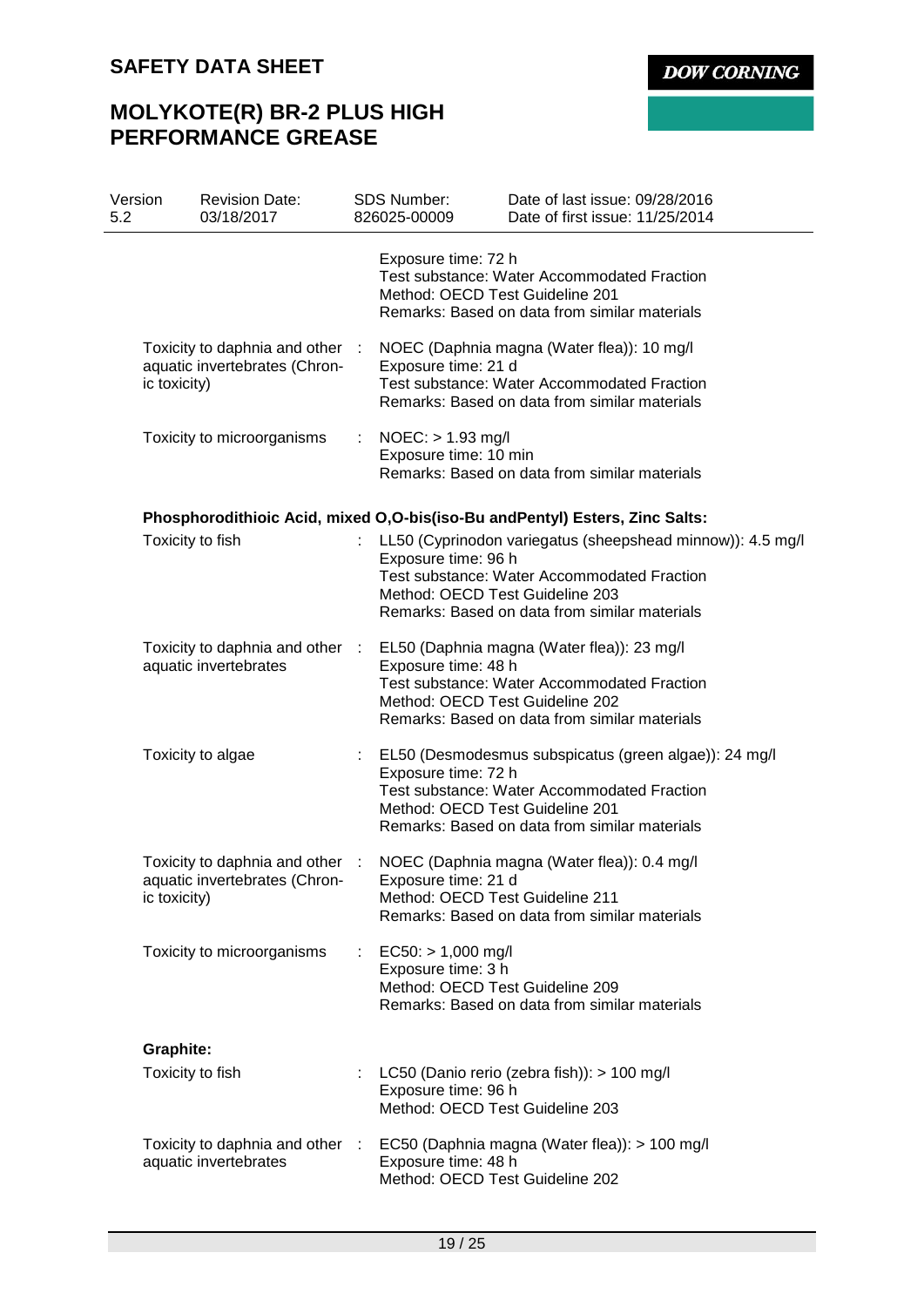**DOW CORNING** 

# **MOLYKOTE(R) BR-2 PLUS HIGH PERFORMANCE GREASE**

| 5.2 | Version                                                    | <b>Revision Date:</b><br>03/18/2017                     |  | <b>SDS Number:</b><br>826025-00009                                                                                       | Date of last issue: 09/28/2016<br>Date of first issue: 11/25/2014                 |  |
|-----|------------------------------------------------------------|---------------------------------------------------------|--|--------------------------------------------------------------------------------------------------------------------------|-----------------------------------------------------------------------------------|--|
|     | Toxicity to algae                                          |                                                         |  | mg/l<br>Exposure time: 72 h<br>Method: OECD Test Guideline 201                                                           | EC50 (Pseudokirchneriella subcapitata (green algae)): > 100                       |  |
|     | Toxicity to microorganisms                                 |                                                         |  | $EC50:$ > 1,012.5 mg/l<br>Exposure time: 3 h<br>Method: OECD Test Guideline 209                                          |                                                                                   |  |
|     |                                                            | <b>Persistence and degradability</b>                    |  |                                                                                                                          |                                                                                   |  |
|     | Ingredients:                                               |                                                         |  |                                                                                                                          |                                                                                   |  |
|     |                                                            | Distillates (petroleum), hydrotreated heavy naphthenic: |  |                                                                                                                          |                                                                                   |  |
|     |                                                            | Biodegradability                                        |  | Result: Not readily biodegradable.<br>Biodegradation: 31 %<br>Exposure time: 28 d                                        | Method: OECD Test Guideline 301F                                                  |  |
|     | Distillates (petroleum), solvent-dewaxed heavy paraffinic: |                                                         |  |                                                                                                                          |                                                                                   |  |
|     | Biodegradability                                           |                                                         |  | Result: Not readily biodegradable.<br>Biodegradation: 2 - 8 %<br>Exposure time: 28 d<br>Method: OECD Test Guideline 301B |                                                                                   |  |
|     | 12-Hydroxy lithium stearate:                               |                                                         |  |                                                                                                                          |                                                                                   |  |
|     | Biodegradability                                           |                                                         |  | Result: Readily biodegradable.<br>Biodegradation: 78 %<br>Exposure time: 28 d<br>Method: OECD Test Guideline 301C        |                                                                                   |  |
|     | Residual oils (petroleum), solvent-dewaxed:                |                                                         |  |                                                                                                                          |                                                                                   |  |
|     |                                                            | Biodegradability                                        |  | Result: Not readily biodegradable.<br>Biodegradation: 2 - 4 %<br>Exposure time: 28 d                                     | Method: OECD Test Guideline 301B<br>Remarks: Based on data from similar materials |  |
|     |                                                            |                                                         |  |                                                                                                                          | Phosphorodithioic Acid, mixed O, O-bis(iso-Bu and Pentyl) Esters, Zinc Salts:     |  |
|     |                                                            | Biodegradability                                        |  | Result: Not readily biodegradable.<br>Biodegradation: 1.5 %<br>Exposure time: 28 d                                       | Method: OECD Test Guideline 301B<br>Remarks: Based on data from similar materials |  |
|     |                                                            | <b>Bioaccumulative potential</b>                        |  |                                                                                                                          |                                                                                   |  |
|     | Ingredients:                                               |                                                         |  |                                                                                                                          |                                                                                   |  |
|     |                                                            |                                                         |  |                                                                                                                          | Phosphorodithioic Acid, mixed O, O-bis(iso-Bu and Pentyl) Esters, Zinc Salts:     |  |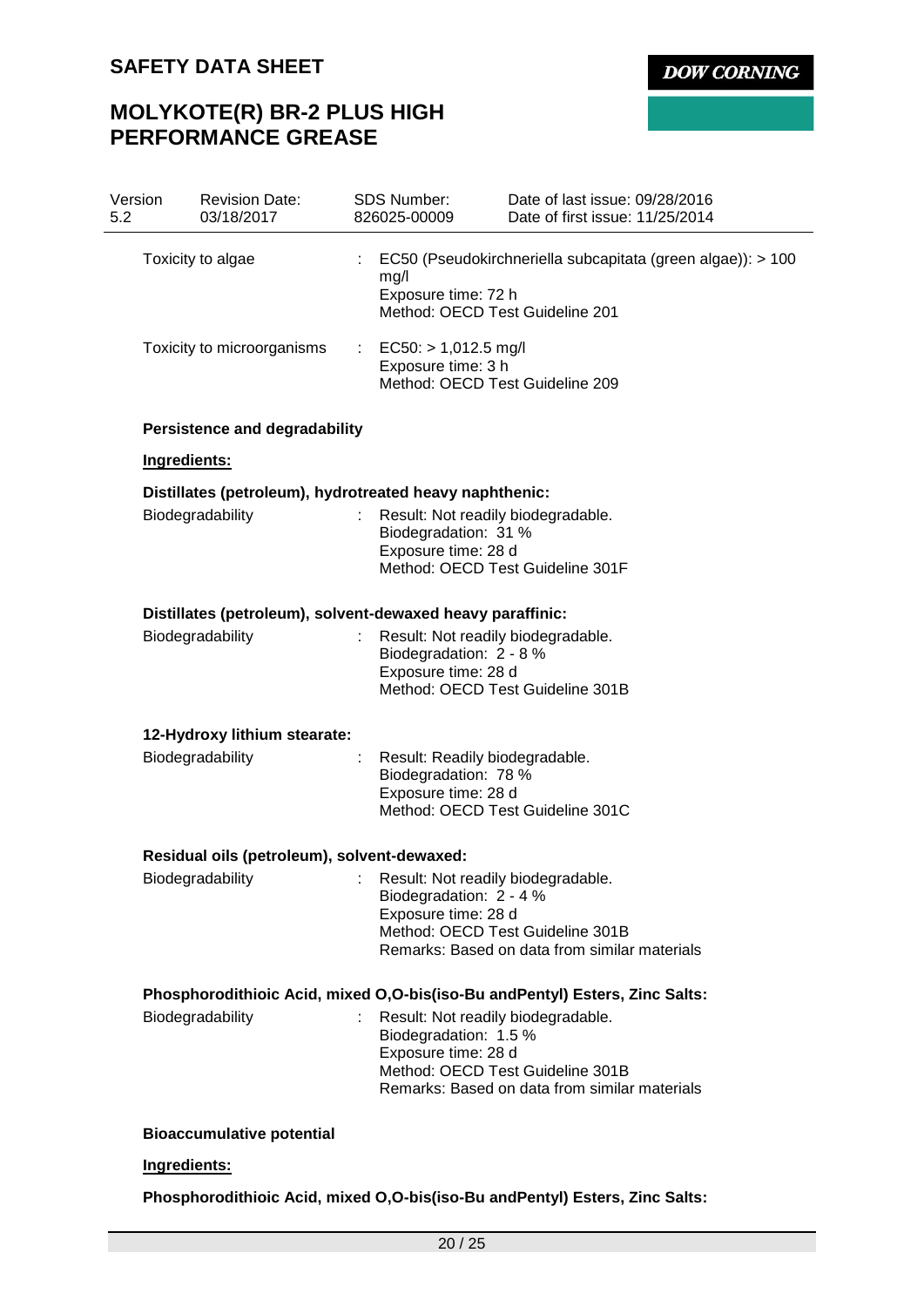# **MOLYKOTE(R) BR-2 PLUS HIGH PERFORMANCE GREASE**

| Version<br>5.2 | <b>Revision Date:</b><br>03/18/2017              | SDS Number:<br>826025-00009 | Date of last issue: 09/28/2016<br>Date of first issue: 11/25/2014                                                          |
|----------------|--------------------------------------------------|-----------------------------|----------------------------------------------------------------------------------------------------------------------------|
|                | Partition coefficient: n-<br>octanol/water       | log Pow: 0.69               |                                                                                                                            |
|                | <b>Mobility in soil</b>                          |                             |                                                                                                                            |
|                | No data available                                |                             |                                                                                                                            |
|                | Other adverse effects                            |                             |                                                                                                                            |
|                | No data available                                |                             |                                                                                                                            |
|                | <b>SECTION 13. DISPOSAL CONSIDERATIONS</b>       |                             |                                                                                                                            |
|                | <b>Disposal methods</b>                          |                             |                                                                                                                            |
|                | Resource Conservation and<br>Recovery Act (RCRA) |                             | This product has been evaluated for RCRA characteristics<br>and does not meet the criteria of hazardous waste if discarded |

|                        | in its purchased form.                                                                                                                                           |
|------------------------|------------------------------------------------------------------------------------------------------------------------------------------------------------------|
| Waste from residues    | : Dispose of in accordance with local regulations.                                                                                                               |
| Contaminated packaging | : Empty containers should be taken to an approved waste<br>handling site for recycling or disposal.<br>If not otherwise specified: Dispose of as unused product. |

## **SECTION 14. TRANSPORT INFORMATION**

## **International Regulations**

## **UNRTDG**

Not regulated as a dangerous good

## **IATA-DGR**

Not regulated as a dangerous good

### **IMDG-Code**

Not regulated as a dangerous good

## **Transport in bulk according to Annex II of MARPOL 73/78 and the IBC Code** Not applicable for product as supplied.

## **Domestic regulation**

**49 CFR** Not regulated as a dangerous good

## **SECTION 15. REGULATORY INFORMATION**

## **EPCRA - Emergency Planning and Community Right-to-Know**

## **CERCLA Reportable Quantity**

This material does not contain any components with a CERCLA RQ.

## **SARA 304 Extremely Hazardous Substances Reportable Quantity**

This material does not contain any components with a section 304 EHS RQ.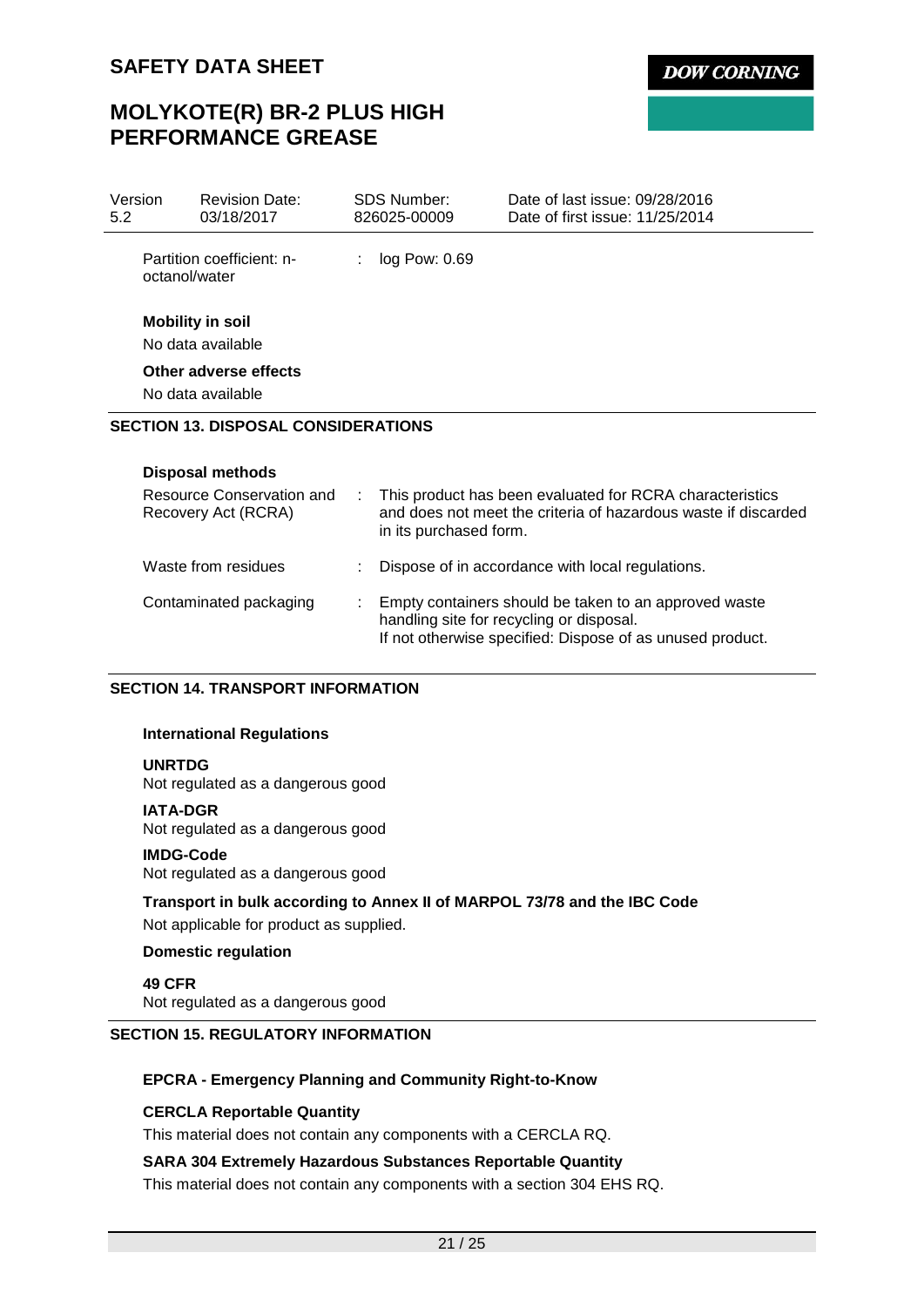# **MOLYKOTE(R) BR-2 PLUS HIGH PERFORMANCE GREASE**

68457-79-4

Graphite 7782-42-5

| Version<br>5.2 |                                                                                                                                                                                                                                                         | <b>Revision Date:</b><br>03/18/2017                                                                                                                                             | <b>SDS Number:</b><br>826025-00009                                                  | Date of last issue: 09/28/2016<br>Date of first issue: 11/25/2014                                         |                             |  |  |
|----------------|---------------------------------------------------------------------------------------------------------------------------------------------------------------------------------------------------------------------------------------------------------|---------------------------------------------------------------------------------------------------------------------------------------------------------------------------------|-------------------------------------------------------------------------------------|-----------------------------------------------------------------------------------------------------------|-----------------------------|--|--|
|                |                                                                                                                                                                                                                                                         | <b>SARA 302 Extremely Hazardous Substances Threshold Planning Quantity</b><br>This material does not contain any components with a section 302 EHS TPQ.<br>SARA 311/312 Hazards | : Acute Health Hazard                                                               |                                                                                                           |                             |  |  |
|                | <b>SARA 313</b>                                                                                                                                                                                                                                         |                                                                                                                                                                                 |                                                                                     | The following components are subject to reporting levels es-<br>tablished by SARA Title III, Section 313: |                             |  |  |
|                |                                                                                                                                                                                                                                                         |                                                                                                                                                                                 | Phosphorodithioic Acid,<br>mixed O,O-bis(iso-Bu<br>andPentyl) Esters, Zinc<br>Salts | 68457-79-4                                                                                                | $>= 3 - 5 = 4\%$            |  |  |
|                |                                                                                                                                                                                                                                                         |                                                                                                                                                                                 | Zinc sulfide                                                                        | 1314-98-3                                                                                                 | $>= 0.58 - \le$<br>$0.97\%$ |  |  |
|                |                                                                                                                                                                                                                                                         |                                                                                                                                                                                 | Zinc oxide                                                                          | 1314-13-2                                                                                                 | 0.0016%                     |  |  |
|                |                                                                                                                                                                                                                                                         | <b>US State Regulations</b>                                                                                                                                                     |                                                                                     |                                                                                                           |                             |  |  |
|                |                                                                                                                                                                                                                                                         | Pennsylvania Right To Know                                                                                                                                                      |                                                                                     |                                                                                                           |                             |  |  |
|                | Distillates (petroleum), hydrotreated heavy naphthenic<br>64742-52-5<br>Distillates (petroleum), solvent-dewaxed heavy paraffinic<br>64742-65-0<br>12-Hydroxy lithium stearate<br>7620-77-1<br>Residual oils (petroleum), solvent-dewaxed<br>64742-62-7 |                                                                                                                                                                                 |                                                                                     |                                                                                                           |                             |  |  |

| Graphite                   |  |
|----------------------------|--|
| <b>California Prop. 65</b> |  |

Esters, Zinc Salts

This product does not contain any chemicals known to the State of California to cause cancer, birth, or any other reproductive defects.

Phosphorodithioic Acid, mixed O,O-bis(iso-Bu andPentyl)

## **California List of Hazardous Substances**

|              | Residual oils (petroleum), solvent-dewaxed<br>Esters, Zinc Salts<br>Graphite                                                                                                  | Distillates (petroleum), hydrotreated heavy naphthenic<br>Distillates (petroleum), solvent-dewaxed heavy paraffinic<br>Phosphorodithioic Acid, mixed O,O-bis(iso-Bu and Pentyl)                                                                                                                     | 64742-52-5<br>64742-65-0<br>64742-62-7<br>68457-79-4<br>7782-42-5 |
|--------------|-------------------------------------------------------------------------------------------------------------------------------------------------------------------------------|-----------------------------------------------------------------------------------------------------------------------------------------------------------------------------------------------------------------------------------------------------------------------------------------------------|-------------------------------------------------------------------|
|              |                                                                                                                                                                               | <b>California Permissible Exposure Limits for Chemical Contaminants</b>                                                                                                                                                                                                                             |                                                                   |
|              | Distillates (petroleum), hydrotreated heavy naphthenic<br>Distillates (petroleum), solvent-dewaxed heavy paraffinic<br>Residual oils (petroleum), solvent-dewaxed<br>Graphite |                                                                                                                                                                                                                                                                                                     | 64742-52-5<br>64742-65-0<br>64742-62-7<br>7782-42-5               |
|              |                                                                                                                                                                               | The ingredients of this product are reported in the following inventories:                                                                                                                                                                                                                          |                                                                   |
| <b>NZIoC</b> |                                                                                                                                                                               | : All ingredients listed or exempt.                                                                                                                                                                                                                                                                 |                                                                   |
| REACH        |                                                                                                                                                                               | For purchases from Dow Corning EU legal entities, all<br>ingredients are currently pre/registered or exempt under<br>REACH. Please refer to section 1 for recommended uses. For<br>purchases from non-EU Dow Corning legal entities with the<br>intention to export into EEA please contact your DC |                                                                   |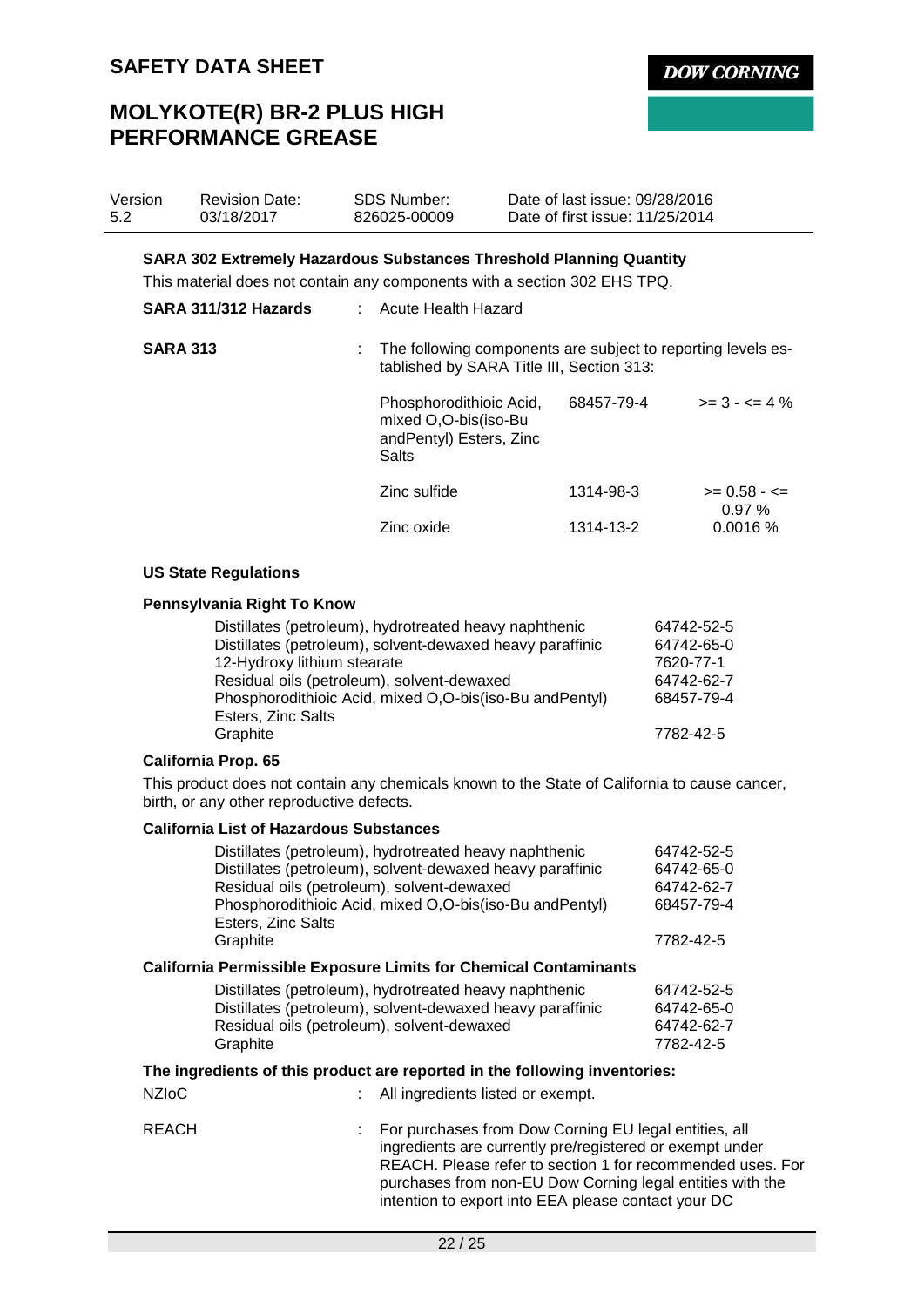# **MOLYKOTE(R) BR-2 PLUS HIGH PERFORMANCE GREASE**

| Version<br>5.2   | <b>Revision Date:</b><br>03/18/2017 | <b>SDS Number:</b><br>826025-00009 | Date of last issue: 09/28/2016<br>Date of first issue: 11/25/2014                                                                                                  |
|------------------|-------------------------------------|------------------------------------|--------------------------------------------------------------------------------------------------------------------------------------------------------------------|
|                  |                                     | representative/local office.       |                                                                                                                                                                    |
| TSCA             |                                     | exemption.                         | All chemical substances in this product are either listed on the<br>TSCA Inventory or are in compliance with a TSCA Inventory                                      |
| <b>PICCS</b>     |                                     | All ingredients listed or exempt.  |                                                                                                                                                                    |
| KECI             |                                     |                                    | All ingredients listed, exempt or notified.                                                                                                                        |
| <b>IECSC</b>     |                                     | All ingredients listed or exempt.  |                                                                                                                                                                    |
| <b>AICS</b>      |                                     | All ingredients listed or exempt.  |                                                                                                                                                                    |
| <b>DSL</b>       |                                     |                                    | All chemical substances in this product comply with the CEPA<br>1999 and NSNR and are on or exempt from listing on the<br>Canadian Domestic Substances List (DSL). |
| <b>ENCS/ISHL</b> |                                     | inventory listing.                 | All components are listed on ENCS/ISHL or exempted from                                                                                                            |
| TCSI             |                                     | All ingredients listed or exempt.  |                                                                                                                                                                    |

## **SECTION 16. OTHER INFORMATION**

## **Further information**





## **NFPA: HMIS® IV:**



HMIS® ratings are based on a 0-4 rating scale, with 0 representing minimal hazards or risks, and 4 representing significant hazards or risks. The "\*" represents a chronic hazard, while the "/" represents the absence of a chronic hazard.

## **Full text of other abbreviations**

| ACGIH     | : USA. ACGIH Threshold Limit Values (TLV)                                               |
|-----------|-----------------------------------------------------------------------------------------|
| NIOSH REL | : USA. NIOSH Recommended Exposure Limits                                                |
| OSHA Z-1  | : USA. Occupational Exposure Limits (OSHA) - Table Z-1 Lim-<br>its for Air Contaminants |
| OSHA Z-3  | : USA. Occupational Exposure Limits (OSHA) - Table Z-3 Min-<br>eral Dusts               |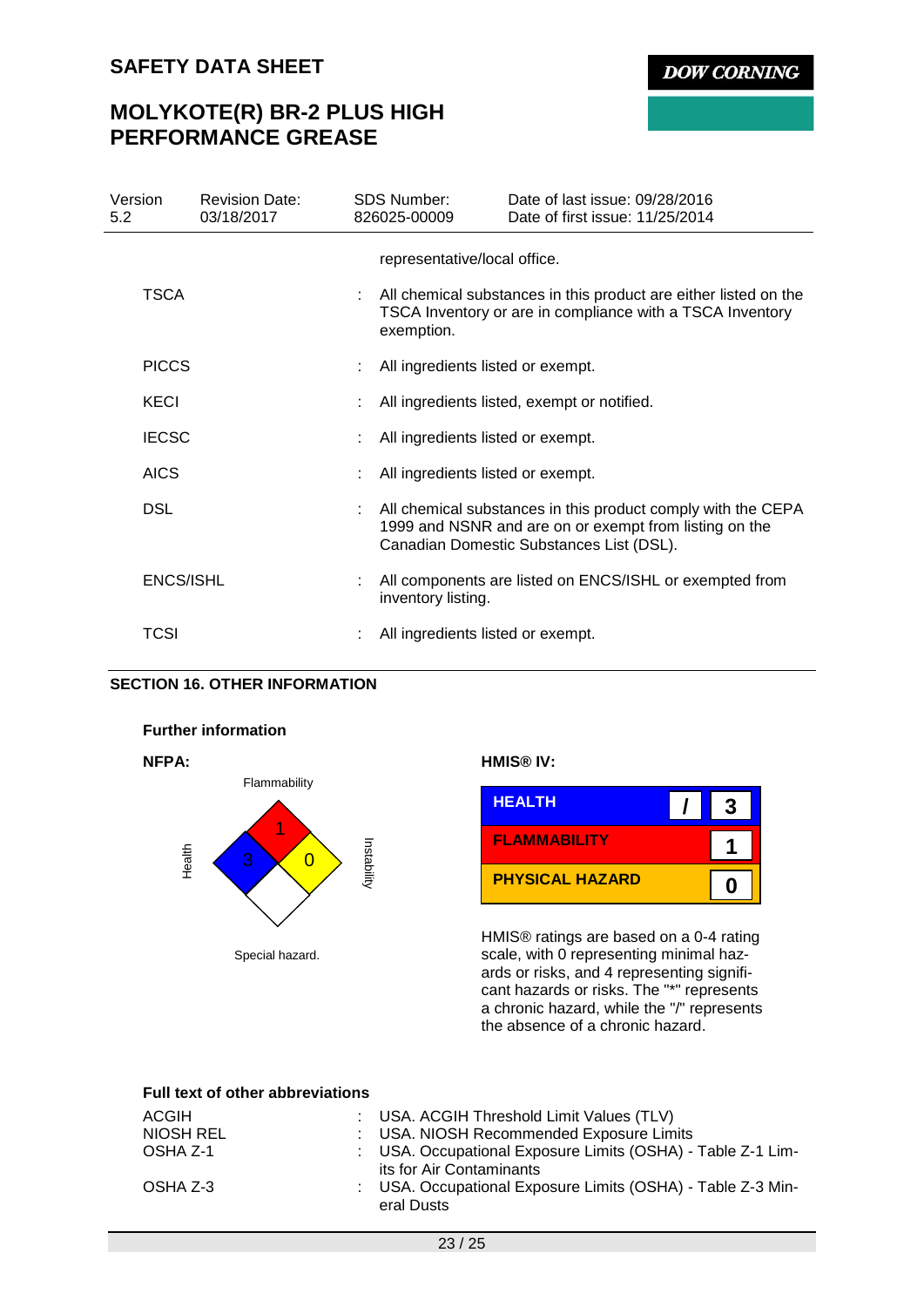**DOW CORNING** 

# **MOLYKOTE(R) BR-2 PLUS HIGH PERFORMANCE GREASE**

| Version<br>5.2                   | <b>Revision Date:</b><br>03/18/2017 | <b>SDS Number:</b><br>826025-00009                               | Date of last issue: 09/28/2016<br>Date of first issue: 11/25/2014                                                                 |  |
|----------------------------------|-------------------------------------|------------------------------------------------------------------|-----------------------------------------------------------------------------------------------------------------------------------|--|
|                                  |                                     |                                                                  |                                                                                                                                   |  |
|                                  | ACGIH / TWA<br>NIOSH REL / TWA      |                                                                  | : 8-hour, time-weighted average<br>: Time-weighted average concentration for up to a 10-hour<br>workday during a 40-hour workweek |  |
| NIOSH REL / ST                   |                                     |                                                                  | : STEL - 15-minute TWA exposure that should not be exceeded<br>at any time during a workday                                       |  |
| OSHA Z-1 / TWA<br>OSHA Z-3 / TWA |                                     | : 8-hour time weighted average<br>: 8-hour time weighted average |                                                                                                                                   |  |

AICS - Australian Inventory of Chemical Substances; ASTM - American Society for the Testing of Materials; bw - Body weight; CERCLA - Comprehensive Environmental Response, Compensation, and Liability Act; CMR - Carcinogen, Mutagen or Reproductive Toxicant; DIN - Standard of the German Institute for Standardisation; DOT - Department of Transportation; DSL - Domestic Substances List (Canada); ECx - Concentration associated with x% response; EHS - Extremely Hazardous Substance; ELx - Loading rate associated with x% response; EmS - Emergency Schedule; ENCS - Existing and New Chemical Substances (Japan); ErCx - Concentration associated with x% growth rate response; ERG - Emergency Response Guide; GHS - Globally Harmonized System; GLP - Good Laboratory Practice; HMIS - Hazardous Materials Identification System; IARC - International Agency for Research on Cancer; IATA - International Air Transport Association; IBC - International Code for the Construction and Equipment of Ships carrying Dangerous Chemicals in Bulk; IC50 - Half maximal inhibitory concentration; ICAO - International Civil Aviation Organization; IECSC - Inventory of Existing Chemical Substances in China; IMDG - International Maritime Dangerous Goods; IMO - International Maritime Organization; ISHL - Industrial Safety and Health Law (Japan); ISO - International Organisation for Standardization; KECI - Korea Existing Chemicals Inventory; LC50 - Lethal Concentration to 50 % of a test population; LD50 - Lethal Dose to 50% of a test population (Median Lethal Dose); MARPOL - International Convention for the Prevention of Pollution from Ships; MSHA - Mine Safety and Health Administration; n.o.s. - Not Otherwise Specified; NFPA - National Fire Protection Association; NO(A)EC - No Observed (Adverse) Effect Concentration; NO(A)EL - No Observed (Adverse) Effect Level; NOELR - No Observable Effect Loading Rate; NTP - National Toxicology Program; NZIoC - New Zealand Inventory of Chemicals; OECD - Organization for Economic Co-operation and Development; OPPTS - Office of Chemical Safety and Pollution Prevention; PBT - Persistent, Bioaccumulative and Toxic substance; PICCS - Philippines Inventory of Chemicals and Chemical Substances; (Q)SAR - (Quantitative) Structure Activity Relationship; RCRA - Resource Conservation and Recovery Act; REACH - Regulation (EC) No 1907/2006 of the European Parliament and of the Council concerning the Registration, Evaluation, Authorisation and Restriction of Chemicals; RQ - Reportable Quantity; SADT - Self-Accelerating Decomposition Temperature; SARA - Superfund Amendments and Reauthorization Act; SDS - Safety Data Sheet; TCSI - Taiwan Chemical Substance Inventory; TSCA - Toxic Substances Control Act (United States); UN - United Nations; UNRTDG - United Nations Recommendations on the Transport of Dangerous Goods; vPvB - Very Persistent and Very Bioaccumulative

| Sources of key data used to | Internal technical data, data from raw material SDSs, OECD |
|-----------------------------|------------------------------------------------------------|
| compile the Material Safety | eChem Portal search results and European Chemicals Agen-   |
| Data Sheet                  | cy, http://echa.europa.eu/                                 |

Revision Date : 03/18/2017

Items where changes have been made to the previous version are highlighted in the body of this document by two vertical lines.

The information provided in this Safety Data Sheet is correct to the best of our knowledge, information and belief at the date of its publication. The information is designed only as a guidance for safe handling, use, processing, storage, transportation, disposal and release and